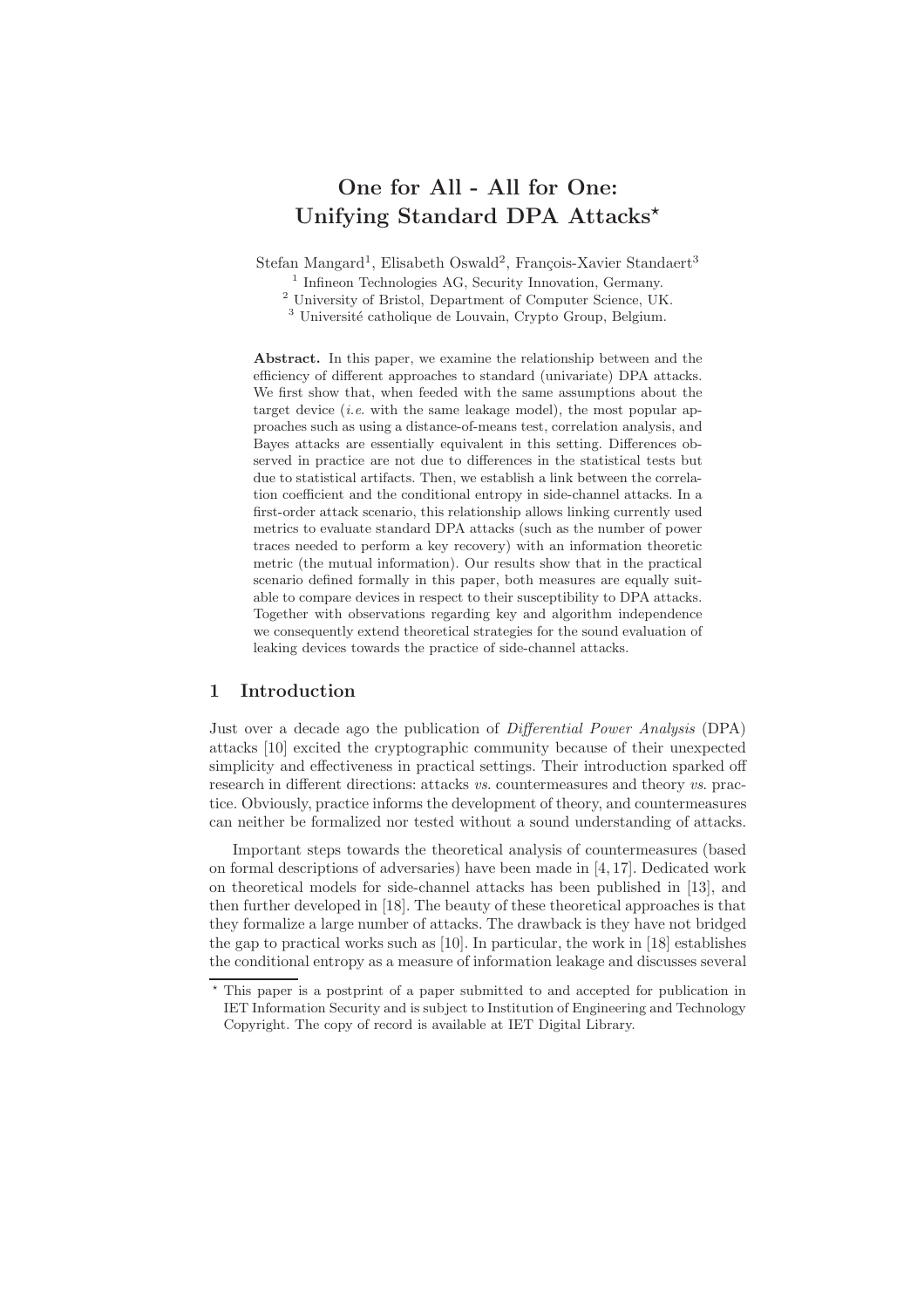properties of it. But while these metrics are expected to serve as a comparison basis for any device, their connection to the efficiency of standard attacks was let as an open problem. Hence it is not clear if the evaluation of side-channel attacks requires an information theoretic approach anyway or if simpler evaluation tools (DPA, typically) could be exploited in certain meaningful scenarios. In parallel, research such as [2, 9], which is discussed in more practically orientated communities such as CHES (Cryptographic Hardware and Embedded Systems), has developed an interest in finding the "best" way to conduct DPA attacks. In other words, given the multitude of approaches to DPA attacks  $(e.g.$  correlation attacks, distance-of-means attacks, template attacks, etc. ), which one requires the least number of leakage traces to break a given algorithm?<sup>1</sup>

Our contributions. In this article we tackle this question of what is the "best" standard DPA attack. For this purpose, we first provide concise definitions for attacks and discuss to which extent DPA attacks are key and algorithm independent. Our definitions capture a large class of DPA attacks whilst being specific enough to allow us to make concrete statements later on. This is an important contribution towards putting such attacks on a sound theoretical basis.

Second, we show that for standard univariate DPA attacks  $(i.e.$  attacks based on assumptions such as made in [2, 10], precise definitions are given in Section 2) the most popular methods are in fact equally efficient. Specifically, we show that these different distinguishers mainly optimize the same criteria. Hence, differences observed in actual experiments are only due to statistical artifacts (*i.e.* imprecise estimations in case of too low numbers of leakages).

Third and under certain reasonable physical assumptions, we relate the correlation coefficient to the concept of conditional entropy (or mutual information), which has been established as a theoretical measure for side-channel leakage in [18]. This relationship has the important practical implication that the leakage of a device can sometimes be directly related to the efficiency of standard DPA attacks mounted against this device. Linking this with our discussion about key and algorithm independence, it turns out that the leakage can be measured independent of algorithms and related to the efficiency of DPA attacks.

Summarizing, our research solves a long-standing discussion about the efficiency of different types of DPA attacks. We show that in a first-order scenario and when provided with the same leakage models, the most popular attack methods essentially require the same number of leakage traces to extract keys in practice. Furthermore, we show that in this setting, the conditional entropy as a measure for the leakage of a device can be related to the efficiency of standard DPA attacks. Hence, by applying one standard DPA method, designers are even able to quantify the leakage of a device using the theoretical measure introduced in [18]. These results consequently establish a simple link between theory and practice, for a restricted but important class of side-channel attacks.

<sup>1</sup> Another possible definition of "best" could be: which attack requires the least precise assumptions about the leakage behaviour of the devices they target? In this paper we look at the number of leakages which is important for practical adversaries.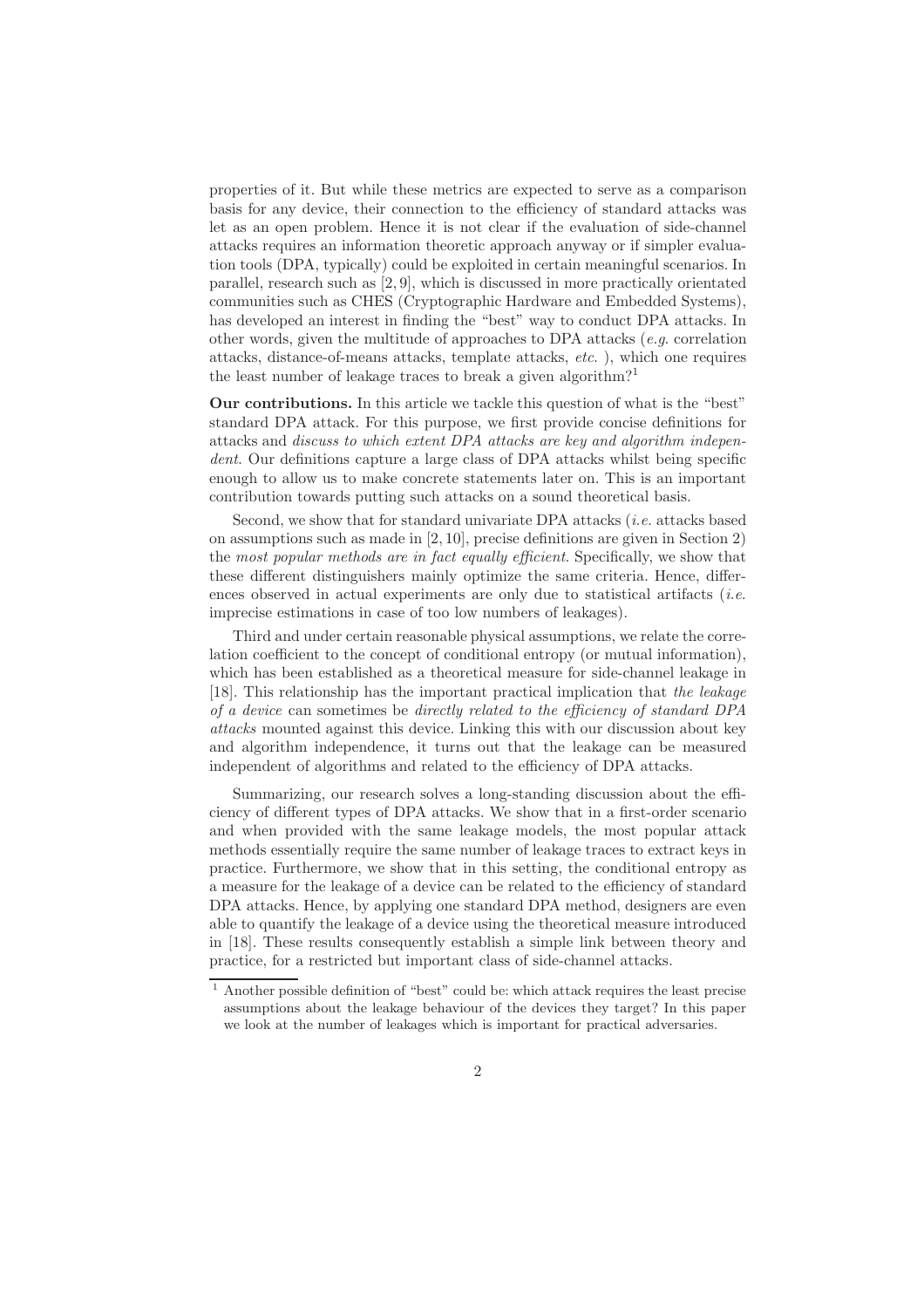Preliminary remarks. While we believe that the following results highlight useful intuitions for the evaluation of leaking devices, it is essential to underline that they are also limited, in order to avoid misinterpretations. Note that these limitations are inherent to our goal of stating general results for physical attacks, which requires the definition of a well-defined context in which our claims hold.

First, this paper considers statistical distinguishers that all exploit the same leakage model. But in practice, the choice of a distinguisher can go together with the choice of a leakage model. For example, correlation attacks often exploit approximated models, based on the Hamming weights of the manipulated data. By contrast, Bayesian attacks are usually applied after a careful profiling of the target device (*i.e.* the construction of templates). This does not reduce the impact of our conclusions but suggests another reading. Namely, in standard first-order DPA attacks, the selection of a leakage model has more impact on the success rate than the selection of the statistical tool to exploit this model.

Second, the equivalence that we claim for different distinguishers is asymptotic. That is, we show that once all the terms in a statistical test used in a DPA attack are properly estimated, then the only key-dependent terms are identical for the equivalent distinguishers. Since side-channel attacks use statistical tests to discriminate different key candidates, and this discrimination usually happens before the perfect estimation of all the terms in the statistics, this means that different distinguishers may indeed perform differently, up to a certain extent. But since these differences are only due to statistical artifacts, there is not much to be learned from them. Also, this difference vanishes when the number of queries required to perform a successful key recovery increases.

Third, our results rely on a number of physical assumptions that may not be perfectly observed in practice. Most importantly, the equivalence between correlation attacks and template attacks only holds in case of so-called Gaussian leakages. This nicely captures the context of an attack against an unprotected CMOS device. But as demonstrated in [21], the equivalence between different distinguishers does not generalize to attacks against implementations protected with masking. More generally, the observations in this paper do not prevent the information theoretic metric of [18] to remain necessary in more advanced scenarios. For example, when exploiting multivariate statistics against protected devices, the generality of an information theoretic metric remains useful to capture any possible leakage dependency (in contrast with the correlation coefficient).

Organization of this paper. We define our notations, the attacks we consider and the necessary assumptions for our analysis to hold in Sect. 2. Our contributions are organised in three main sections. Sect. 3 discusses key and algorithm independence issues in side-channel attacks. In Sect. 4 we show that (two of) the most popular methods for DPA attacks are equally efficient. Sect. 5 investigates the relationship between correlation and conditional entropy in a practical implementation setting. Finally, Sect. 6 welds the different pieces of this work into a whole and discusses implications and future research directions. There are several appendices to this paper that provide definitions, more details for proofs, and cover an additional distinguisher (the distance-of-means test).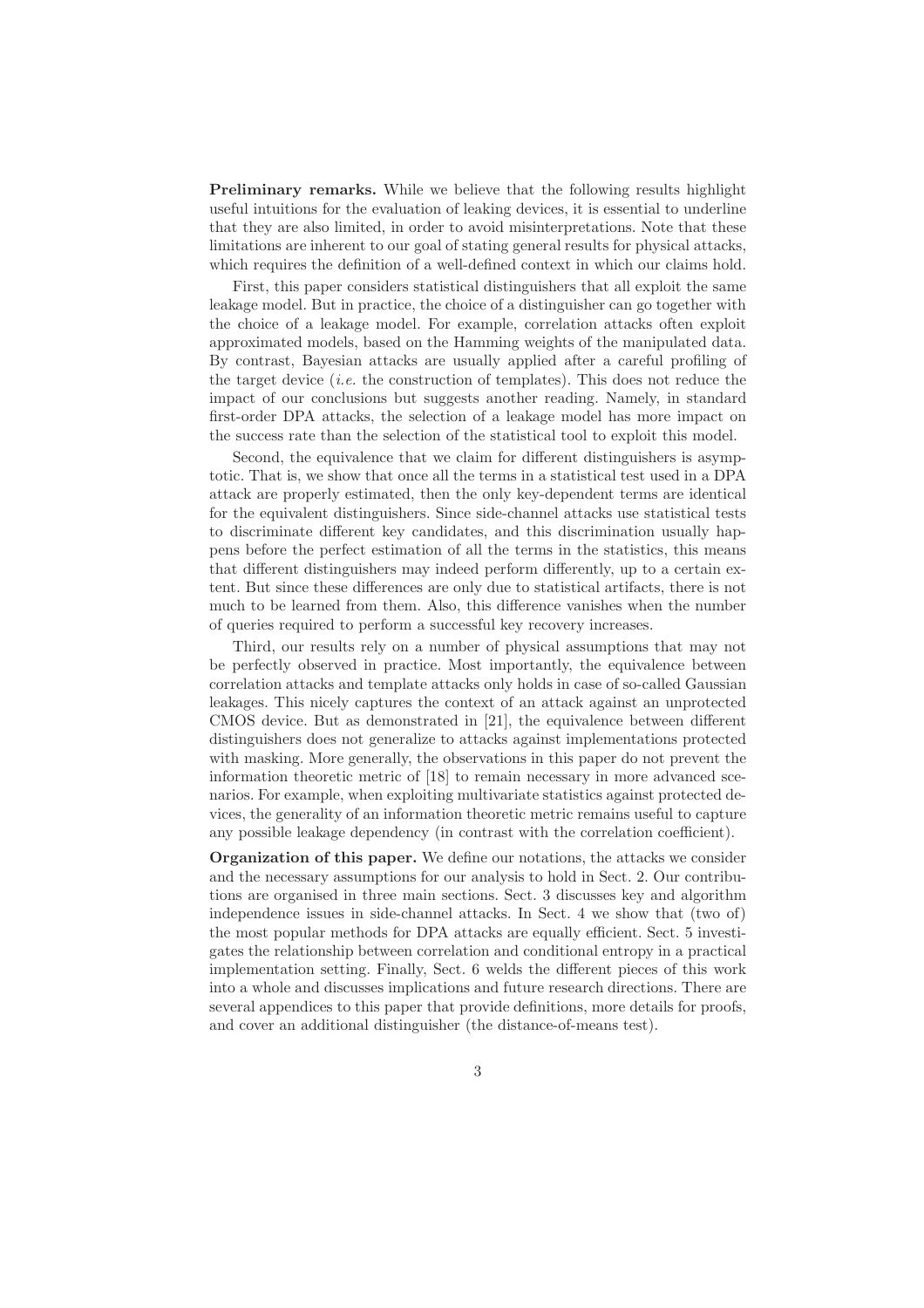# 2 Background

#### 2.1 Notations

In this work, we use an  $n$ -bit block cipher as an example of a cryptographic algorithm that is implemented in a device. It aims to illustrate concepts and attacks, but our analyzes and definitions hold also for other cryptographic primitives. Let x be a plaintext selected at random from a set  $\mathcal{X}$ :  $x \leftarrow R \mathcal{X}$  and let k be a key selected at random from a set K:  $k \stackrel{R}{\leftarrow} K$  such that  $\mathcal{X} = \mathcal{K} = \{0, 1\}^n$ . For such x and k, let  $E_k(x)$  be the encryption of the plaintext x under a key k. In classical cryptanalytic attacks, an adversary is able to query the block cipher (or any algorithm) in order to obtain pairs of plaintexts and ciphertexts  $[x_i, \mathsf{E}_k(x_i)]$ . In side-channel attacks, the adversary is additionally provided with the output of a leakage function L. Following [13], this function is used to represent the actual output of a leaking device's measurement setup. Let now  $\mathbf{x}_q = [x_1, x_2, \dots, x_q]$  be a vector containing a sequence of  $q$  input plaintexts to a target implementation. The measurements resulting from the observation of the encryption of these  $q$ plaintexts are stored in a leakage vector denoted as  $l_q = [l_1, l_2, \ldots, l_q]$ . Each element  $l_i$  corresponds to the encryption of an input  $x_i$  under key k. These elements are often referred to as leakage traces and contain many points in practice.

## 2.2 Definition of the attacks

Side-channel attacks are usually based on a divide-and-conquer strategy in which different parts of a secret key are recovered separately. In general, the attacks define a function  $\gamma : \mathcal{K} \to \mathcal{S}$  which maps each key k to a subkey  $s = \gamma(k)$ , such that  $|\mathcal{S}| \ll |\mathcal{K}|$ . Note that [16] uses the term "subkeys" where [18] uses the term "key classes". We use "subkeys" in the remainder of this article. In [18], a side-channel key recovery adversary is defined as an algorithm with a certain time, data and memory complexity that can query a target implementation with inputs  $x_q$  and exploit answers containing both the ciphertexts  $E_k(x_q)$  and the leakages  $I_q$  corresponding to their encryption. A more practical definition is also proposed in which the adversary is described as a statistical procedure that compares key-dependent predictions of the leakages with actual measurements. The success of a side-channel attack essentially depends on the extent to which the best prediction actually corresponds to the leakage of the correct subkey. As a matter of fact, there are many different ways to predict the leakages and compare the predictions with physical measurements. In this paper, we focus on a specific category of attacks that is widely used in practical settings.

Specifically, we will focus on standard DPA attacks that are intuitively pictured in Figure 1 using the key addition and S-box layers of a block cipher as concrete example. These DPA attacks follow three main steps:

1. For different plaintexts  $x_i$  and subkey candidates  $s^*$ , the adversary predicts some intermediate values in the target implementation. For example, one could predict S-box outputs  $z_i$  in Figure 1 and get values  $v_i^{s^*} = \mathsf{S}(x_i \oplus s^*)$ .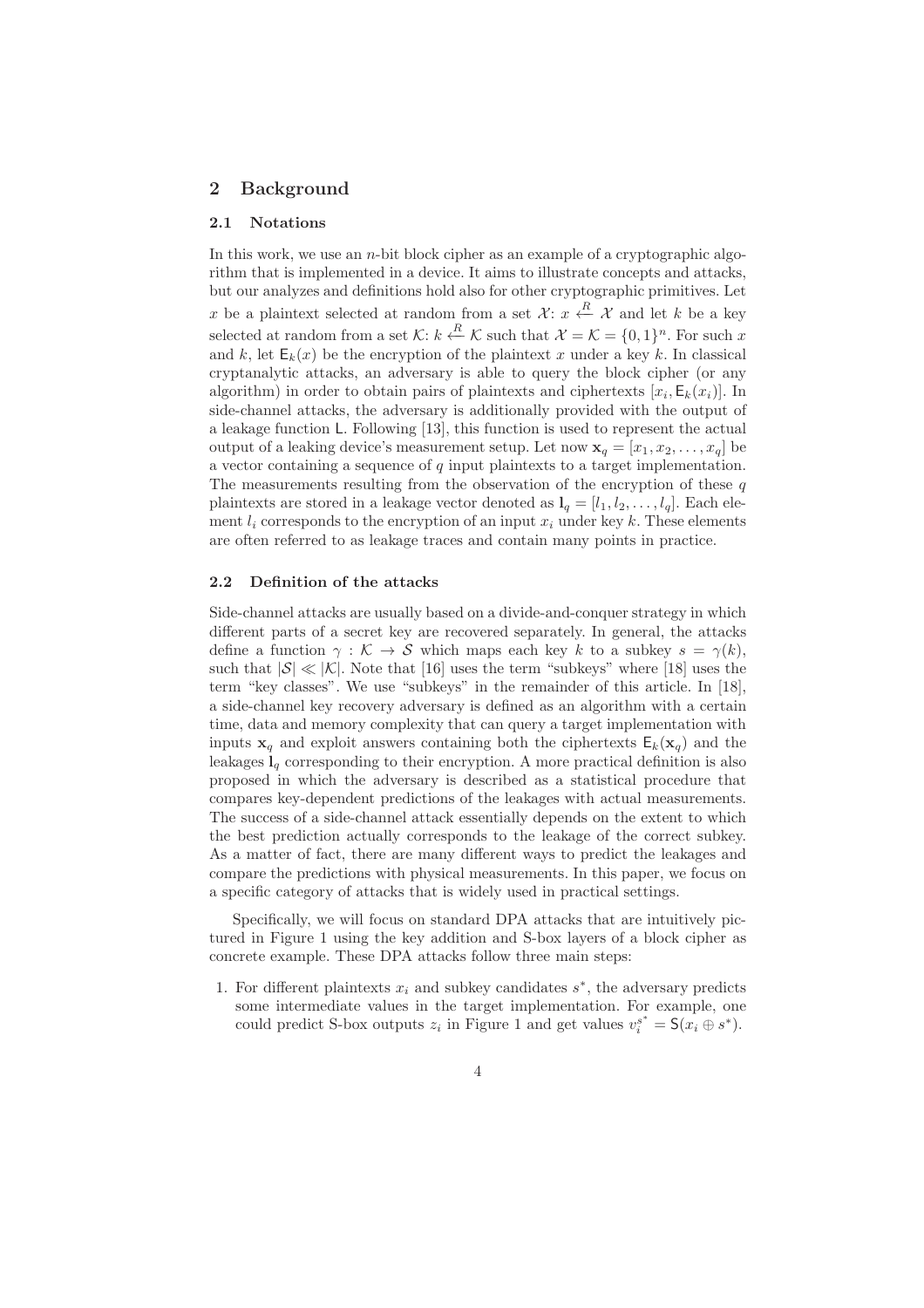

Fig. 1. Notations and illustrative univariate DPA attack.

- 2. For each of these predicted values, the adversary models the leakages. For example, if the target block cipher is implemented in a CMOS-based 8 bit microcontroller, the model can be the Hamming weight (HW) of the predicted values. One then obtains modeled leakages  $m_i^{s^*} = HW(v_i^{s^*})$  $\binom{s^*}{i}$ .
- 3. For each subkey candidate  $s^*$ , the adversary compares the modeled leakages with actual measurements, produced with the same plaintexts  $x_i$  and a secret subkey s. In first-order DPA attacks, each  $m_i^{s^*}$  $i<sup>s</sup>$  is compared with a single point in the traces. This comparison is independent of all other points. Consequently, these attacks are referred to as univariate attacks. In practical attacks, this comparison is applied to many points in the leakage traces and the subkey candidate that performs best is selected by the adversary.

As detailed in [12], different statistical tests can be considered to perform the comparison and our goal is to analyze them. We will investigate two frequently considered ones in detail, namely Pearson's correlation coefficient [2] and Bayes (used, e.g. in template attacks [5]). We also deal with a third one (namely the distance-of-means test) in Appendix E (that should be read after Section 4). In a so-called correlation attack, the adversary selects the subkey candidate as:

$$
\tilde{s} = \underset{s^*}{\operatorname{argmax}} \ \hat{\rho}(\mathbf{l}_q, \mathbf{m}_q^{s^*}), \tag{1}
$$

where  $\hat{\rho}$  denotes Pearson's sample correlation coefficient. In an attack using Bayes, the adversary directly exploits an approximated probability density function for the leakages and selects the subkey candidate with maximum likelihood:

$$
\tilde{s} = \underset{s^*}{\text{argmax}} \prod_{i=1}^q \hat{\Pr}[l_i | m_i^{s^*}] \tag{2}
$$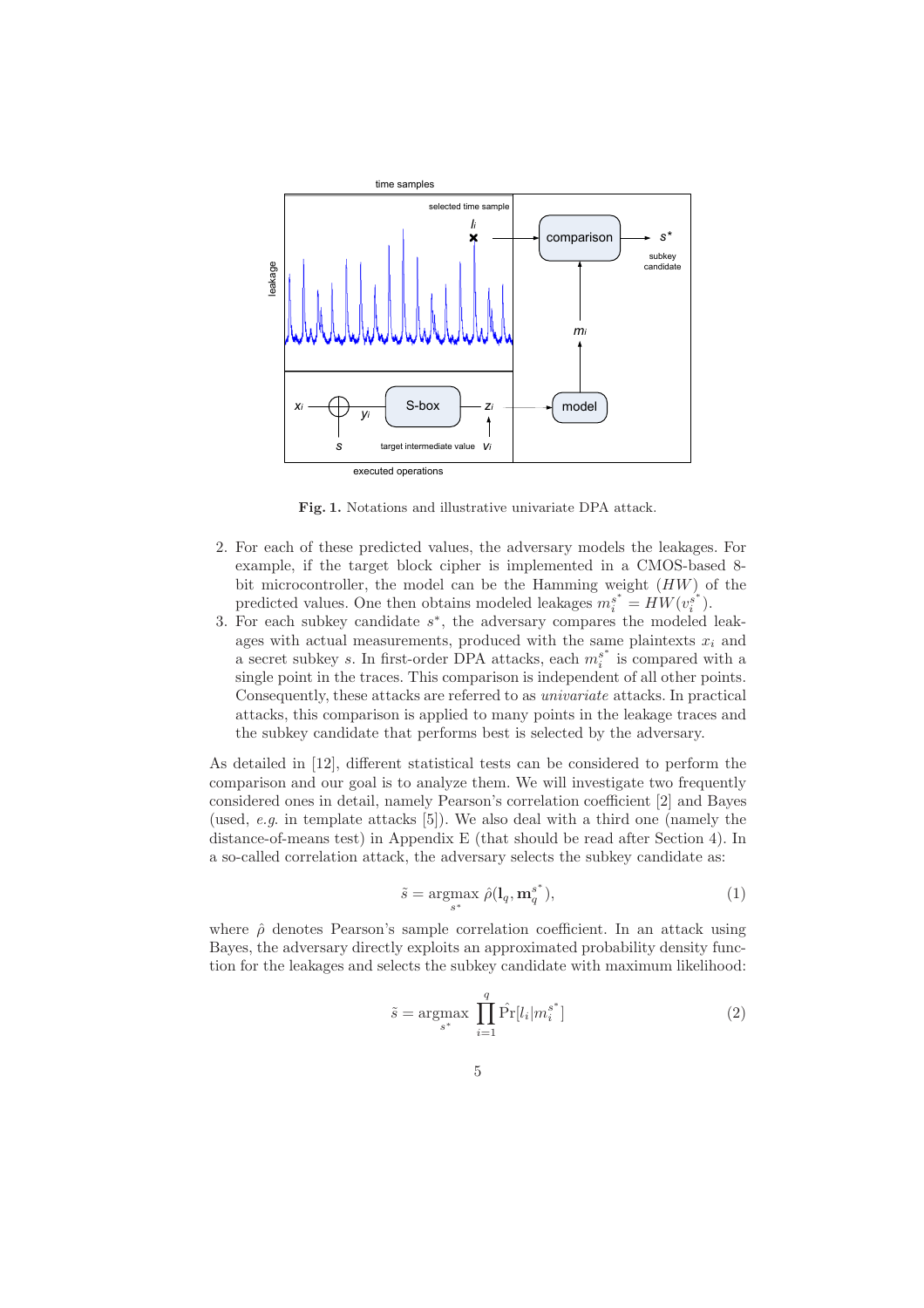Note that in practice, comparing different statistical tests requires to provide them with the same leakage samples. The points which lead to good attacks are related to the intermediate values selected in step 1 of the analysis. Among these points, there is typically one that stands out. Different methods can be used to identify it. In this paper, we only assume that it is somehow selected with an arbitrary method of choice (*i.e.* we do *not* assume that it is known a priori). Because we show in Section 4 that all the statistical tests under investigation optimize the same criteria, our results hold irrespective of the selection of the point: any sample that is good (or bad) for one test will be equally good (or bad) for the other tests. Finally and as far as adversarial capabilities are concerned, we consider known and uniformly generated random inputs for our attacks. In this context, we work with adversaries exploiting a known message leakage model.

Definition 1. A side-channel adversary exploits a known message leakage model if he can predict the leakage generated by any input/output of his target device.

This definition is needed to avoid (unusual) situations in which, e.g. an adversary would have built templates only for a few plaintexts and key bytes.

#### 2.3 Characteristics of the leakage function

**Definition 2.** A leakage sample  $l_i$  is said to have additive noise if this sample can be written as the sum of a deterministic part  $d_i$  and a random part  $r_i$ . In addition, the random part is independent of the deterministic part and it is identically distributed for all messages and subkeys.

Additive noise is a standard assumption in side-channel attacks. For example, it was used in [1], [4]. Another common assumption is related to the existence of symmetry properties for certain pairs of leakages and subkeys. It is denoted as the EIS property and we use the definition provided in [16].

**Definition 3.** Let A be an arbitrary set and let  $\phi : \mathcal{X} \times \mathcal{S} \rightarrow \mathcal{A}$  be a mapping for which the images  $\phi(\mathcal{X} \times s) \subset \mathcal{A}$  are equal for all subkeys  $s \in \mathcal{S}$ . We say that a leakage sample has property of Equal Images under different Subkeys (EIS) if it can be written as  $l_i = \delta(x_i, s) + r_i$  with  $\delta = \delta \circ \phi$  for a suitable mapping  $\delta: \mathcal{A} \to \mathcal{L}, i.e. \delta(x_i, s)$  can be written as a function of  $\phi(x_i, s)$ .

We illustrate the EIS property using our block cipher example. Consider an implementation of a key addition mapping  $\phi(x_i, s) = x_i \oplus s$  that leaks the Hamming weight. The leakage of this intermediate value then has the EIS property because all pairs  $(x_i, s)$  map to the same set of images  $x_i \oplus s$ .

Note that the EIS property can be similarly defined for a leakage model  $m_i^{s^*}$  $\frac{s}{i}$ . In fact, if one assumes EIS for the target leakage samples, then the underlying model also has the EIS property. Combined with the additive noise assumption, this further implies that the models have equal distributions (EDS) for all subkeys. As a last property for the leakages, we fix the probability distribution of the random part to be a normal distribution. In practice, these properties are not supposed to be perfectly respected but to hold to a sufficient degree.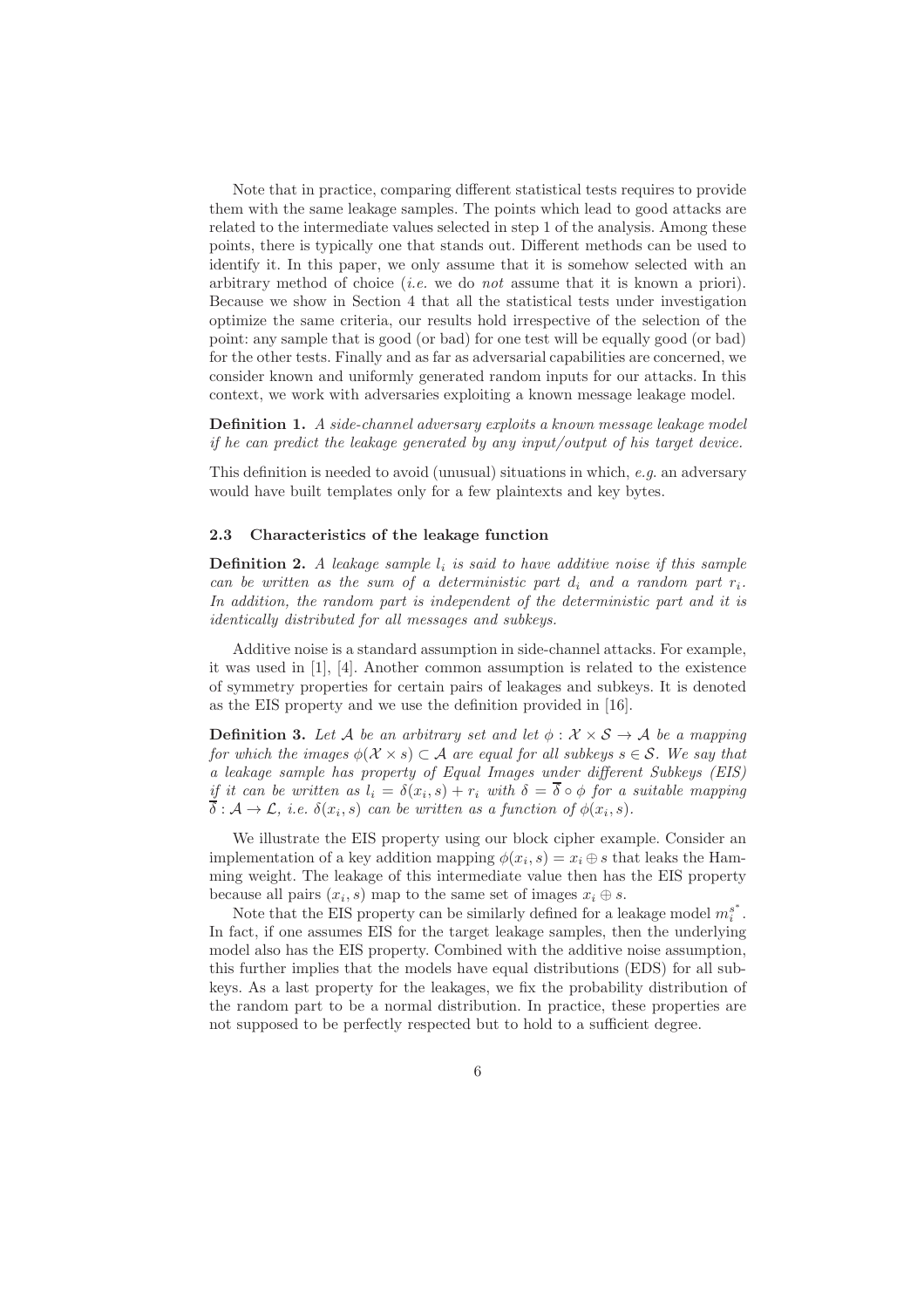**Definition 4.** A leakage sample  $l_i$  is Gaussian if it has additive noise and its random part follows a normal distribution with mean zero and variance  $\sigma_R^2$ .

We note that this last assumption is very frequently considered and verified in the practice of side-channel attacks [12]. For example, it was already used in the seminal papers on template attacks [5] and stochastic models [16].

## 2.4 Attack scenario

Taking advantage of the previous definitions, we now define our attack scenario.

Definition 5. A standard univariate DPA attack (short: standard DPA attack) is an attack that follows the 3-step procedure outlined in Sect. 2.2 under the following conditions. The adversary exploits uniform inputs with a known message leakage model, the leakage samples are Gaussian, models and leakages have the EIS property, and all subkey candidates s have equal a-priori probabilities.

The previous definitions capture the conditions observed in many practical DPA attacks, in particular  $[2, 5, 10]$ . In the next section, we discuss to which extent these attacks are independent of a cryptographic algorithm and its key.

## 3 Key and algorithm independence issues

It is a general intuition that up to a certain extent, DPA attacks are key and algorithm independent. Again, we use a block cipher as concrete example. One expects that if an attack against this cipher implemented on a given platform succeeds, then an attack against another block cipher implemented on the same platform should succeed as well. It is also frequently assumed that block ciphers have no weak or strong keys with respect to DPA attacks. In this section, we discuss the conditions upon which these intuitions hold. In particular, we show that standard DPA attacks imply a certain level of key and algorithm independence.

### 3.1 Key independence

Essentially, the EIS property combined with the additive noise assumption implies that all keys potentially lead to the same leakages. If inputs are chosen uniformly at random, this implies that standard DPA attacks apply equally to all subkeys values and hence are independent of them. Theorem 1 formalizes this observation, using the definition of success rate recalled in Appendix A.

**Theorem 1.** On average over its input vectors  $x_q$  and given a target subkey defined by a function  $\gamma : \mathcal{K} \to \mathcal{S}$ , the success rate of a standard DPA attack against a cryptographic implementation is the same for all subkey values  $s \in \mathcal{S}$ .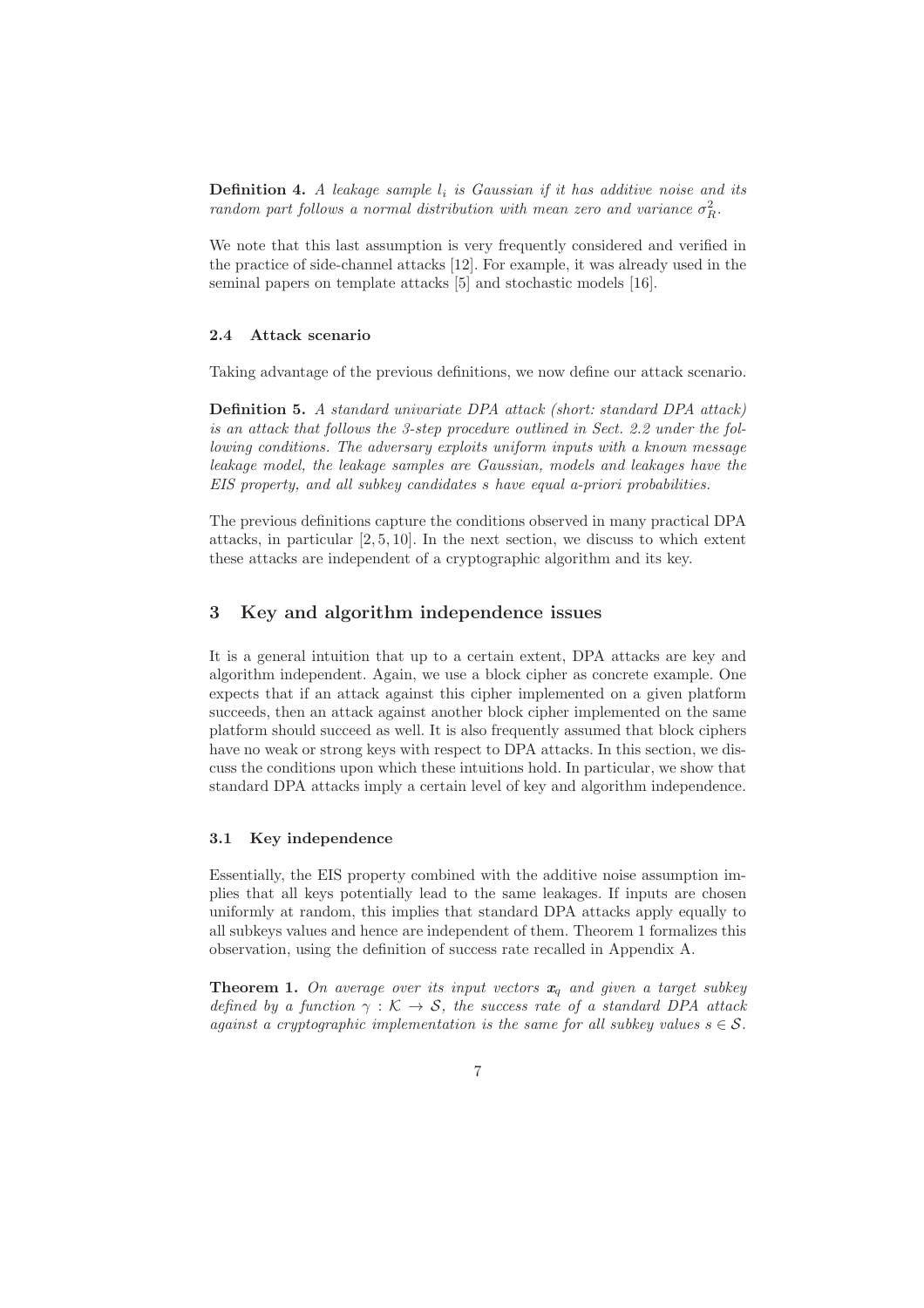A proof sketch is given in Appendix B. Note that the assumption about uniformly distributed plaintexts is important - it is easy to find an example of attack with non uniform plaintexts leading to key dependencies (see Appendix C). When applicable, Theorem 1 indicates that all key values are equally difficult to recover. A similar claim holds for the information theoretic metric of [18], namely that all the lines in the entropy matrix (recalled in Appendix A) are identical, up to a permutation (*i.e.* the so-called weak template attack context).

#### 3.2 Algorithm independence

**Theorem 2.** If for each input plaintext  $x_i$ , there is a bijective relation between the target subkey and the intermediate value exploited in a single-query standard DPA attack against a cryptographic implementation, then the success rate of this attack averaged over its inputs is independent of the algorithm it targets.

The proof of this theorem trivially derives from the fact that the distribution of a random variable is only permuted if this variable goes through a bijection. Hence, it does not change the cardinalities of the subkey candidates in a sidechannel attack. Taking the example of Figure 1, we can imagine an attack in which the S-box outputs  $z_i$  are the target intermediate values. Intuitively, a first leakage sample  $l_1$  corresponding to a plaintext  $x_1$  reduces the set of intermediate values  $\mathcal Z$  to the dark grey subset in Figure 2. A subset of the same cardinality can be defined in the set of subkeys  $S$  since for a given plaintext  $x_1$ , going through the inverse S-box and XORing with  $x_1$  is a bijection. We note that this statement holds even if only a part of the leakage produced by the intermediate values is modeled by the adversary  $(e.g.$  if only a few bits of  $z_i$  are predicted).



Fig. 2. Combination of leakages and algorithm independence.

More interesting is the observation that Theorem 2 does not hold anymore for two leakage samples. Indeed, if a second plaintext  $x_2$  is used to generate a second sample  $l_2$ , then the correct key s also has to be part of the light grey subset in Figure 2. The probability  $Pr[s|l_1, l_2]$  consequently depends on how the intersection between the two subsets in  $S$  is distributed. As already pointed out, e.g. in [15, 19], this depends on the algebraic structure of the S-box. Note that in practice, this second sample could correspond both to a new plaintext  $x_2$  or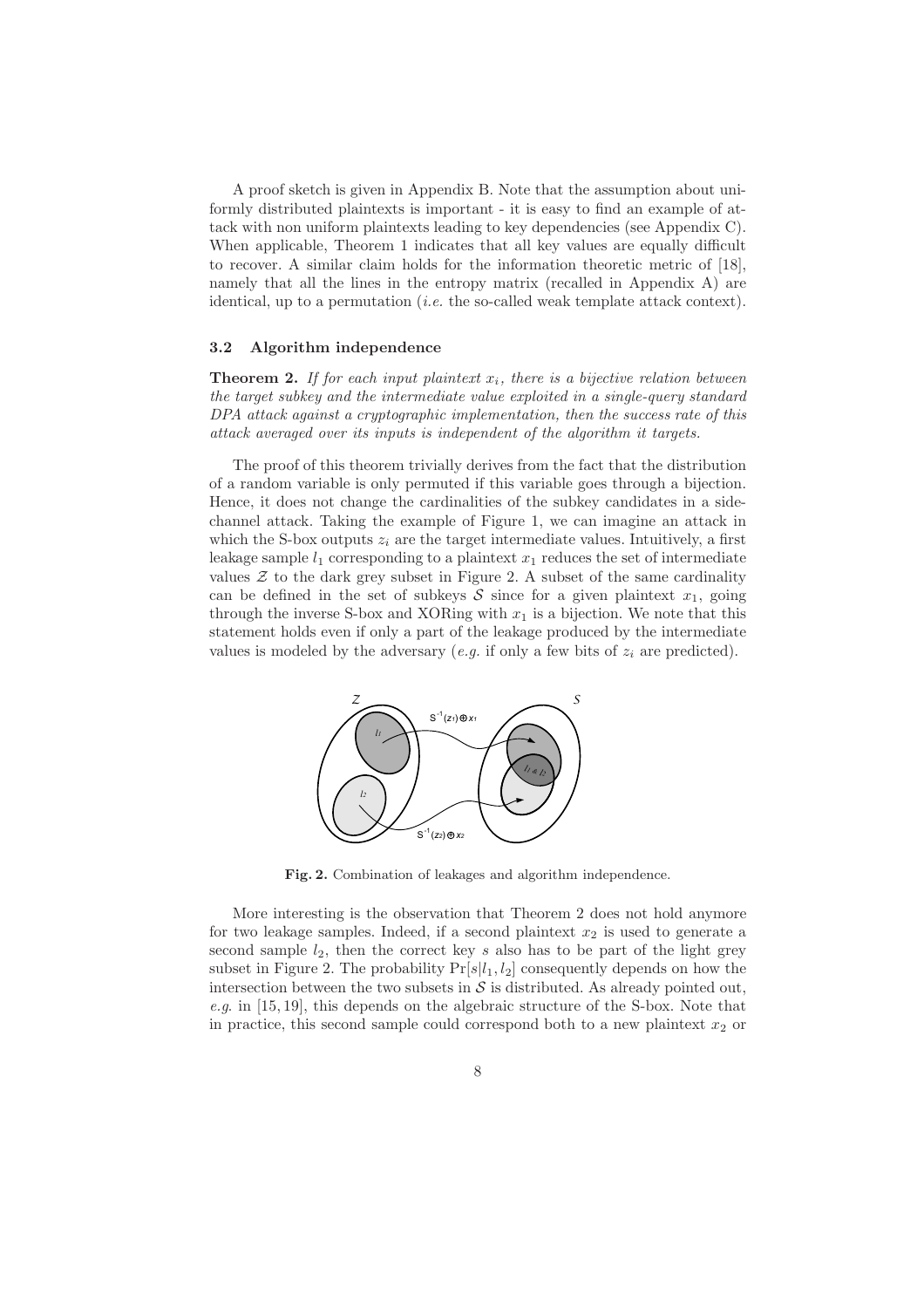to the leakage of another intermediate value,  $e.g.$  an attack targeting the inputs and outputs of the S-box in Figure 1 would suffer from the same issue. However, this algorithm dependency vanishes when the number of queries increases. That is, the intersection in the set  $S$  eventually only contains the correct subkey candidate s (if a sound leakage model in the sense of [18] is used).

In summary, if there is a bijective relation between subkeys and target values, side-channel attacks are independent of the block cipher on which they operate, when one or all leakages are used. Intermediate amounts of queries lead to algorithm-dependencies<sup>2</sup>. This fact naturally derives from the asymptotic behavior of the attacks that will be considered in detail in the next section. Combined with the result of the previous section, it means that the evaluation of standard DPA attacks can indeed be performed key and algorithm independent.

# 4 Relation between statistical methods for standard DPA

In this section, we formalize the similar efficiency of the correlation and template attacks in a univariate DPA attack scenario. In practice there are several popular methods. The covariance was first mentioned in Chari *et al.* [3] and later on reintroduced in [2], and Bayes was introduced by Chari et al. in [5]. We show that in a standard DPA attack, these methods are equally efficient in practice.

**Definition 6.** The efficiency of a side-channel attack  $A$  to reach a success rate  $sr$  is the minimum average number of queries  $q_{sr}^A$  such that the success rate (defined in Appendix A.1) of this attack reaches sr, i.e.  $Succ_A^{sc-kr}(q_{sr}^A) \geq sr$ .

Theorem 3. In a standard DPA attack where the leakage samples have noise variance  $\sigma_R^2$ , the statistical closeness between correlation and Bayesian attacks  $|q_{sr}^{\text{corr}} - q_{sr}^{\text{bayes}}|$  is a monotonously decreasing function of  $\sigma_R^2$ .

Proof sketch. Without restricting generality, we assume that an attacker subtracts the mean  $\mathbf{E}(\mathbf{L}_q)$  from the leakages and models at the beginning of an attack. An attacker using the correlation coefficient then selects the key according to (1), which can be simplified and written as described in Appendix D. Because the attacker first subtracts the mean  $\mathbf{E}(\mathbf{L}_q)$  from all leakages, the term  $\hat{\textbf{E}}(\textbf{L}_q) \cdot \hat{\textbf{E}}(\textbf{M}_q^{s^*})$  $\binom{s}{q}$  equals zero, and the correlation is given in (3):

$$
\tilde{s} = \underset{s^*}{\operatorname{argmax}} \ \frac{\hat{\mathbf{E}}(\mathbf{L}_q \cdot \mathbf{M}_q^{s^*})}{\hat{\mathbf{E}}((\mathbf{M}_q^{s^*})^2) - (\hat{\mathbf{E}}(\mathbf{M}_q^{s^*}))^2}
$$
(3)

Similarly, an attacker using Bayes' method selects the key according to (2), which can be simplified and written as detailed in Appendix D:

<sup>&</sup>lt;sup>2</sup> In case of surjective S-boxes, even single queries lead to algorithm dependencies. We let the careful investigation of this context as a scope for further research.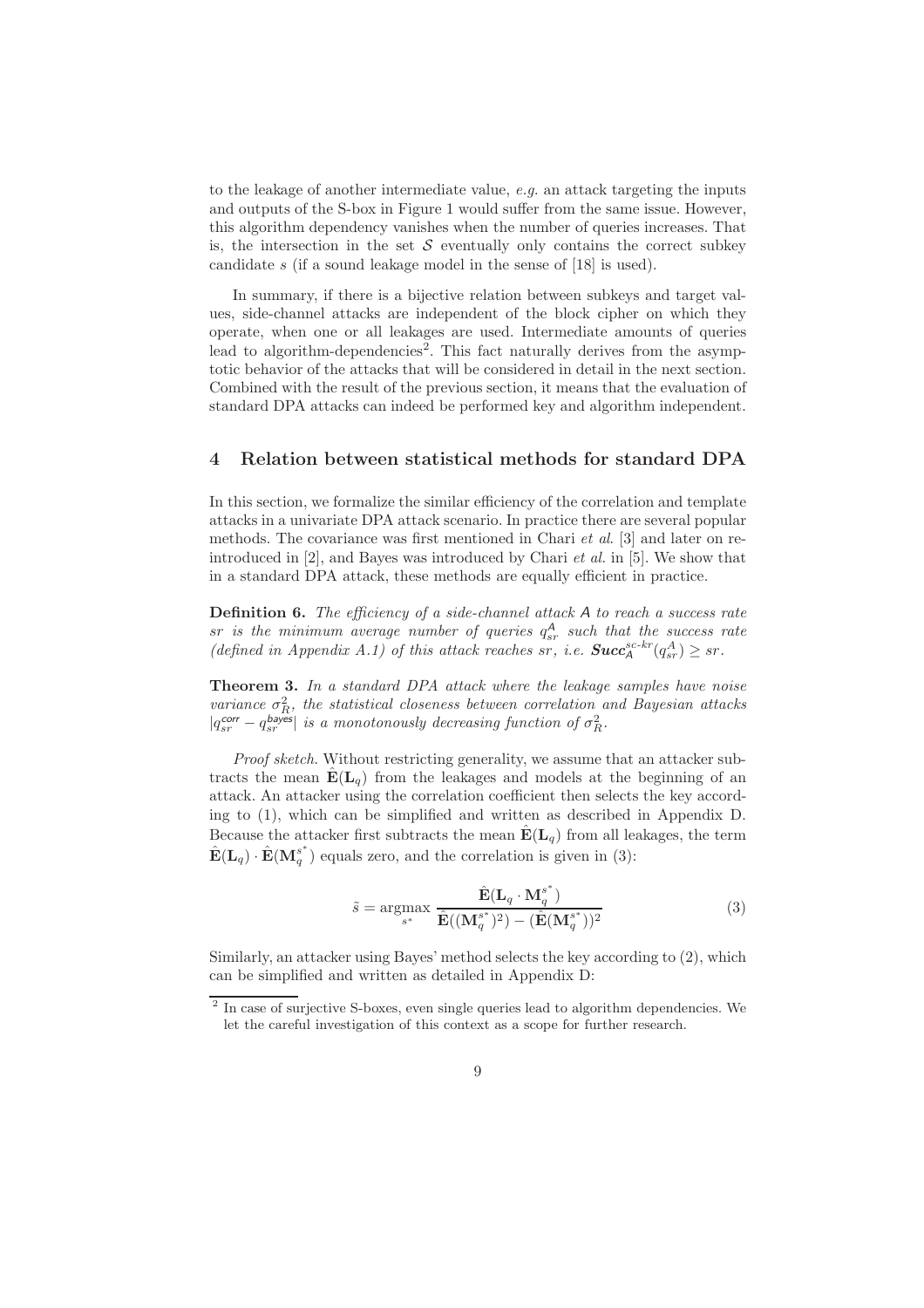$$
\tilde{s} = \underset{s^*}{\operatorname{argmax}} \frac{\hat{\mathbf{E}}(\mathbf{L}_q \cdot \mathbf{M}_q^{s^*})}{\hat{\mathbf{E}}\left((\mathbf{M}_q^{s^*})^2\right)} \tag{4}
$$

Theorem 3 essentially results from the three following observations:

- 1. Due to the EIS property and for any given number of leakage traces  $q$ , the distribution of the model  $\mathbf{M}_q^{s^*}$  is equal for all subkey candidates  $s^*$ . It directly implies that the sampling distribution of the denominator terms in equations (3) and (4) is independent of the subkeys in this context.
- 2. For any model used by the adversary, the variance of the sampling distribution of the denominator terms in equations (3) and (4) is a monotonously decreasing function of q. In other words, the more leakage traces are used in an attack, the better these denominator terms are estimated.
- 3. Eventually, the product term in the numerators of equations (3) and (4) has a different sampling distribution for different subkey candidates. Hence, only this product term allows discriminating the correct subkey. Furthermore, the sampling distribution of the variance of this product term is a monotonously increasing function of the noise variance  $\sigma_R^2$ . It implies that the more noise there is in the leakages, the higher is the variance of the sampling distribution of this product term and the more difficult it is to estimate.

Putting these observations together leads to Theorem 3 as follows. First, increasing  $\sigma_R^2$  leads to a higher variance for the sampling distribution of the product term in the nominators of equations (3) and (4). It implies a drop in the success rate of the attacks. In order to achieve the same success rate for the increased noise level as for the original one, it is necessary to increase  $q$ . But by increasing both  $\sigma_R^2$  and q, one can only improve the estimation of the denominator terms in equations (3) and (4). Indeed, the variance of the sampling distribution of these denominator terms does not depend on  $\sigma_R^2$  and decreases with q. Hence, the difference between these denominator terms for different subkey candidates is becoming smaller in this case. Since these denominators are also the only place where the correlation and Bayes attacks differ, it implies that these statistical tests are becoming more similar. Summarising, the numerator becomes more decisive the higher  $\sigma_R^2$  and q, because the denominator becomes subkey independent. As the numerator is the same for Bayes and correlation, the absolute difference  $|q_{sr}^{\text{corr}} - q_{sr}^{\text{bayes}}|$  monotonously decreases as a function of  $\sigma_R^2$ .

The previous theorem states that the efficiency of Bayesian and correlation attacks gets close as soon as the number of queries required to perform a successful attack is "large enough" and this number depends on the variance of the product term in equations  $(3)$  and  $(4)$ . Of course, in practice the important question is to determine how this requirement fits to practical scenarios and to quantify it. In the following, we first discuss this problem theoretically, by introducing an additional empirical assumption. Then, we provide simulated and actual experiments that both validate our claims.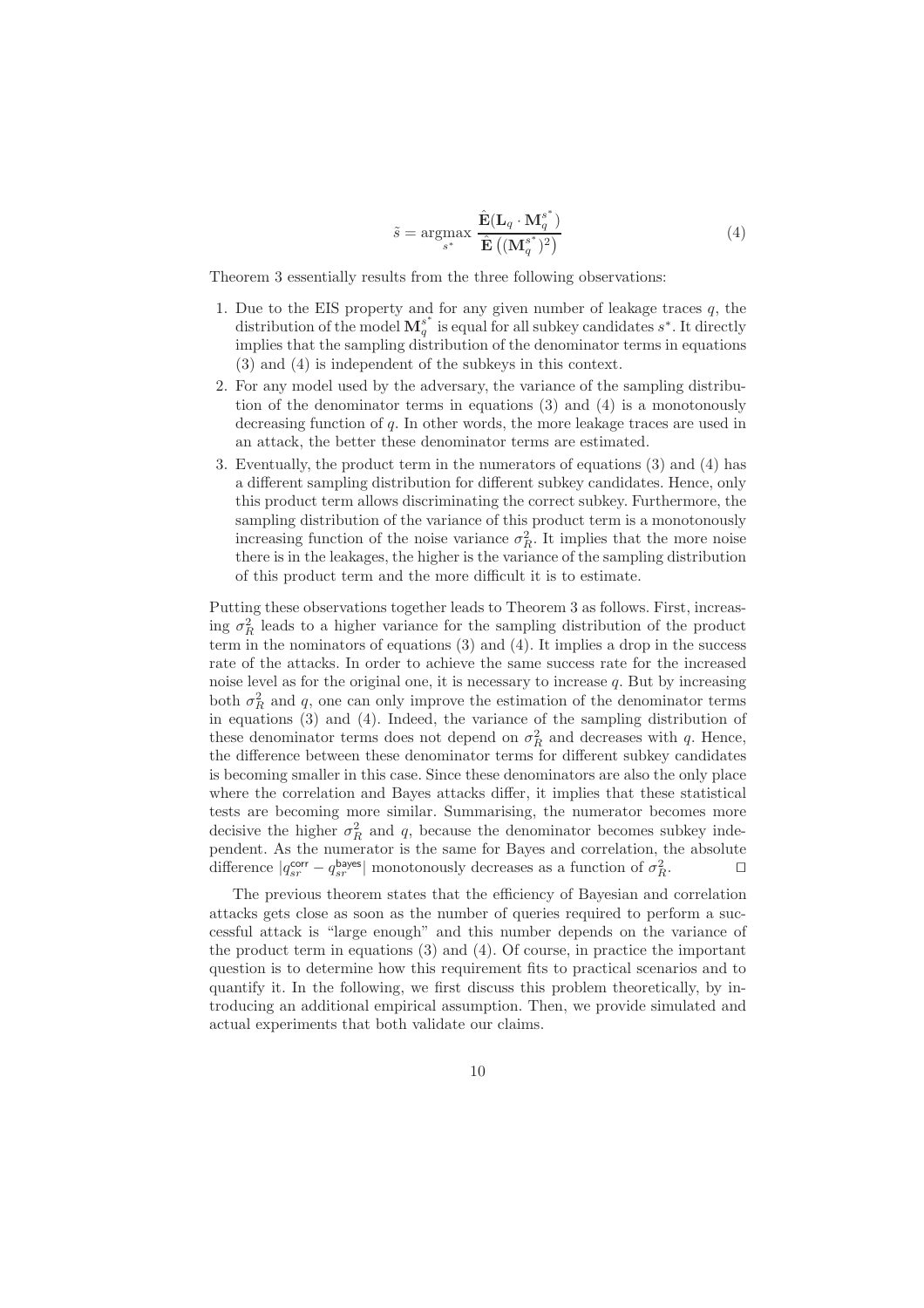

Fig. 3. Examples of overall leakage probability distribution.

Empirical assumption. We assume that the distributions of the leakage samples' deterministic part  $d_i$  and the models  $m_i^{s^*}$  $\int_i^s$  in a standard DPA attack are close to Gaussian, with respective variances  $\sigma_D^2$  and  $\sigma_M^2$ .

We first note that this empirical assumption considers the leakages' deterministic part and the models, by opposition to Definition 4 that only considers the leakages' random part. Intuitively, it can be simply explained using the example of Figure 3. The left part of the figure shows the binomial distribution that corresponds to a Hamming weight leakage function with noise variance  $\sigma_R^2 = 0$ . The right part of the figure shows the same leakage function with some additive noise. Clearly, none of these distributions is strictly Gaussian. On the other hand, such Gaussian mixtures constructed from a binomial distribution reasonably fulfill our empirical requirement. And in fact, this observation holds for a lot of leakage models that are considered in practice (in particular, all the models that capture a weighted sum of certain bits in an implementation). Furthermore, this empirical assumption holds the better the higher  $\sigma_R^2$ . Hence, it appears as a reasonable starting point to discuss the quantitative aspects of Theorem 3. It directly leads to the following corollary:

Corollary 1. In a standard DPA attack where the leakages' deterministic part and the models are close to Gaussian, the variance of the sampling distribution of the terms  $\hat{\textbf{E}}(\textbf{L}_q \cdot \textbf{M}_q^{s^*})$  $(\hat{\mathbf{E}}(\mathbf{M}_q^{\mathbf{s}^*})$  and  $(\hat{\mathbf{E}}(\mathbf{M}_q^{\mathbf{s}^*}))$  $\binom{s^*}{q}$ <sup>2</sup> in equations (3) and (4) equals  $(1+r^2)$ .  $(\sigma_D^2 + \sigma_R^2) \cdot \sigma_M^2/q$  and  $2\sigma_M^4/q$ , respectively, where the coefficient  $r = \rho(M_q^{\sigma^*})$  $q^{s^*}, \boldsymbol{L}_q)$ denotes the correlation between the model and the leakages.

These variances can be directly obtained from [6]. They allow putting forward an important shortcut to avoid in the application of Theorem 3. Namely, the corollary shows that the number of queries required to perform a successful attack that can be considered as "large enough" for Theorem 3 to hold actually depends on several parameters, since the condition to be respected is:

$$
(1+r^2)\cdot (\sigma_D^2+\sigma_R^2)\cdot \sigma_M^2/q > 2\sigma_M^4/q
$$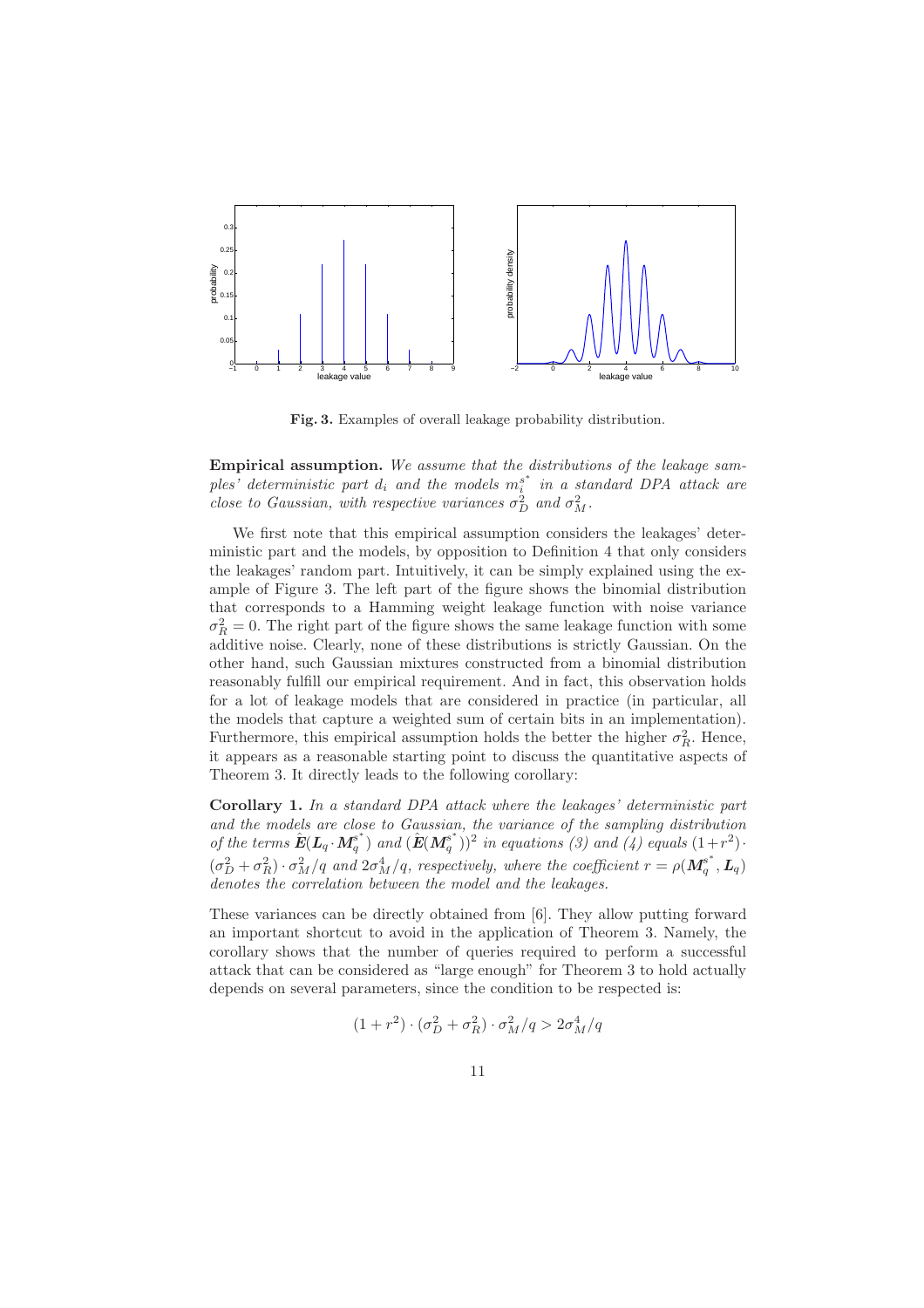For example, the more the model and leakages are correlated, the smaller this number will be. In other words, the corollary shows that Theorem 3 strictly holds for a given device and model. But it does not indicate any improved closeness between the distinguishers when different devices and models are considered.

We finally emphasize that the empirical assumption in this section is not necessary for Theorem 3 to hold but it is useful to analyze it quantitatively. The next two sections confirm the previous claims empirically.

#### 4.1 Validation of the results using simulated experiments

We first simulated attacks against the exemplary implementation of Figure 1 with the AES S-box, assuming a Hamming weight leakage function and model for which we have  $\sigma_M^2 = 2$ . Figure 4 illustrates the success rates of the correlation and Bayesian attacks in a standard DPA scenario, with respective noise standard deviations  $\sigma_R = 1$  and  $\sigma_R = 5$ . It clearly illustrates that correlation and Bayes attacks have a very similar efficiency in this context, even with a low number of leakages. This can be explained by the perfect matching of  $(i.e.$  high correlation between) the actual leakages and the adversary's model.



Fig. 4. Success rate of the correlation and Bayesian attacks - simulated attacks.

#### 4.2 Validation of the results using real experiments

In order to further validate Theorem 3, this section shows that our results also hold in practice, for a range of different devices. For this purpose, we have selected: an 8-bit microcontroller such as found in typical low-end smart cards, a 32-bit microprocessor such as found in more expensive smart cards and embedded devices and finally a 128-bit ASIC coprocessor dedicated to the computation of the AES. The different attacks we performed exactly follow the standard DPA procedure described in this paper and exploit setups such as described, e.g. in [12]. Figure 5 illustrates the success rates of the correlation and Bayesian attacks for our three different devices. We again observe that by only adding Gaussian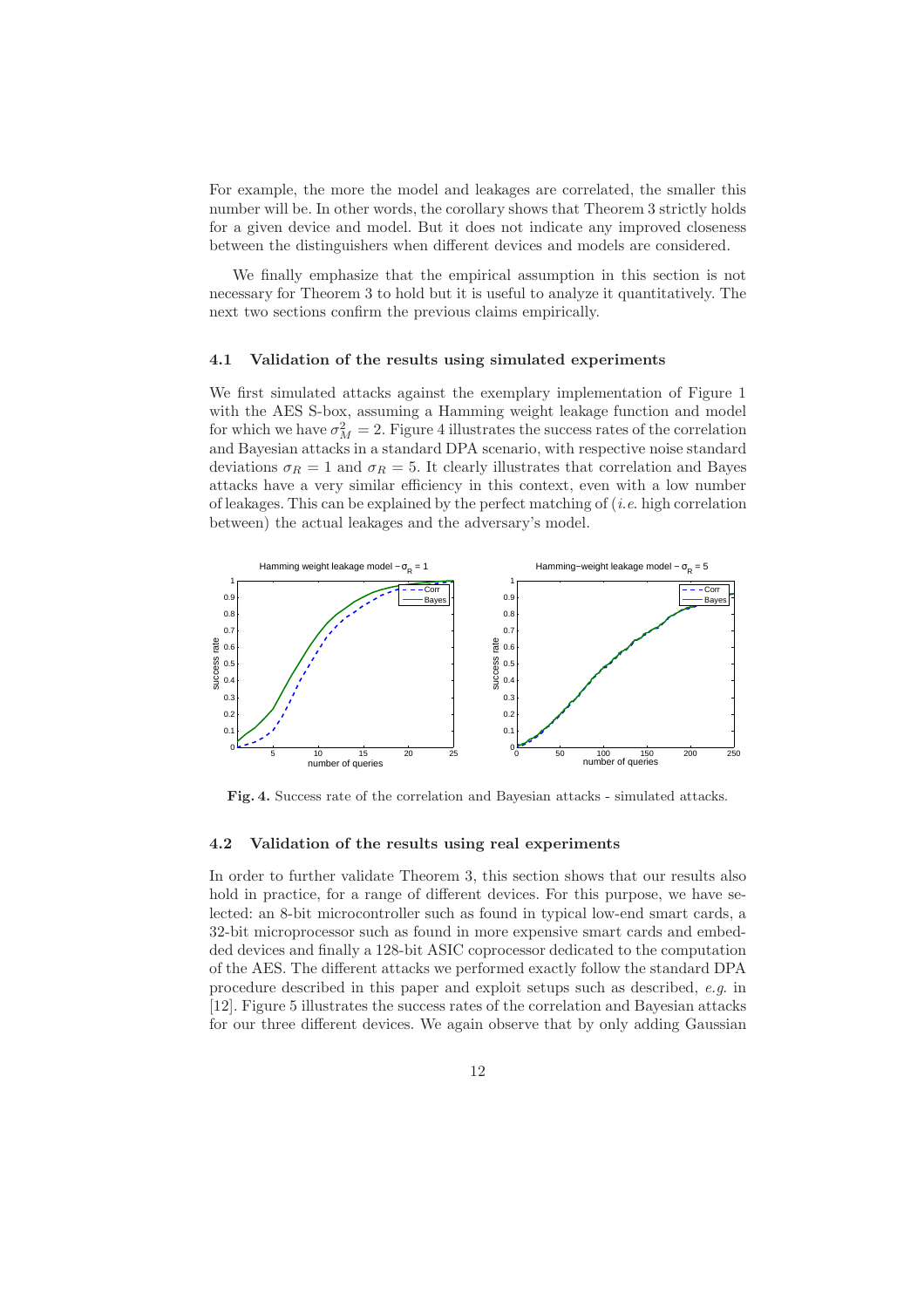noise to the measurements, the two attacks get closer (as in the two upper parts of the figure). Also, we see that changing a device implies a different condition for the "large enough" number of leakages. For example, the Hamming weight model does not perfectly capture the leakage variations of our 32-bit microprocessor, which explains a larger difference between the two statistical tests in this case.



Fig. 5. Success rate of the correlation and Bayesian attacks - real measurements.

Summarizing, the results in this section show that from an attacker's point of view, the most important question when performing a standard DPA attack is the selection of a good leakage model. But once this model is given, using a correlation coefficient, a Bayesian distinguisher (or a distance-of-means test, see Appendix E) in parallel is redundant to a certain extent and will not give much additional insights about the security of a leaking device. One statistical test will essentially do the job. These results confirm empirical evaluations such as [20] in which different univariate side-channel attacks are experimented. We note that the analysis of circuits protected with dual-rail logic styles such as [22, 23] would lead to similar practical observations. By contrast, moving to masked implementations (in which the Gaussian leakages are turned into mixtures of Gaussians) would lead to significantly different conclusions, as detailed in [21].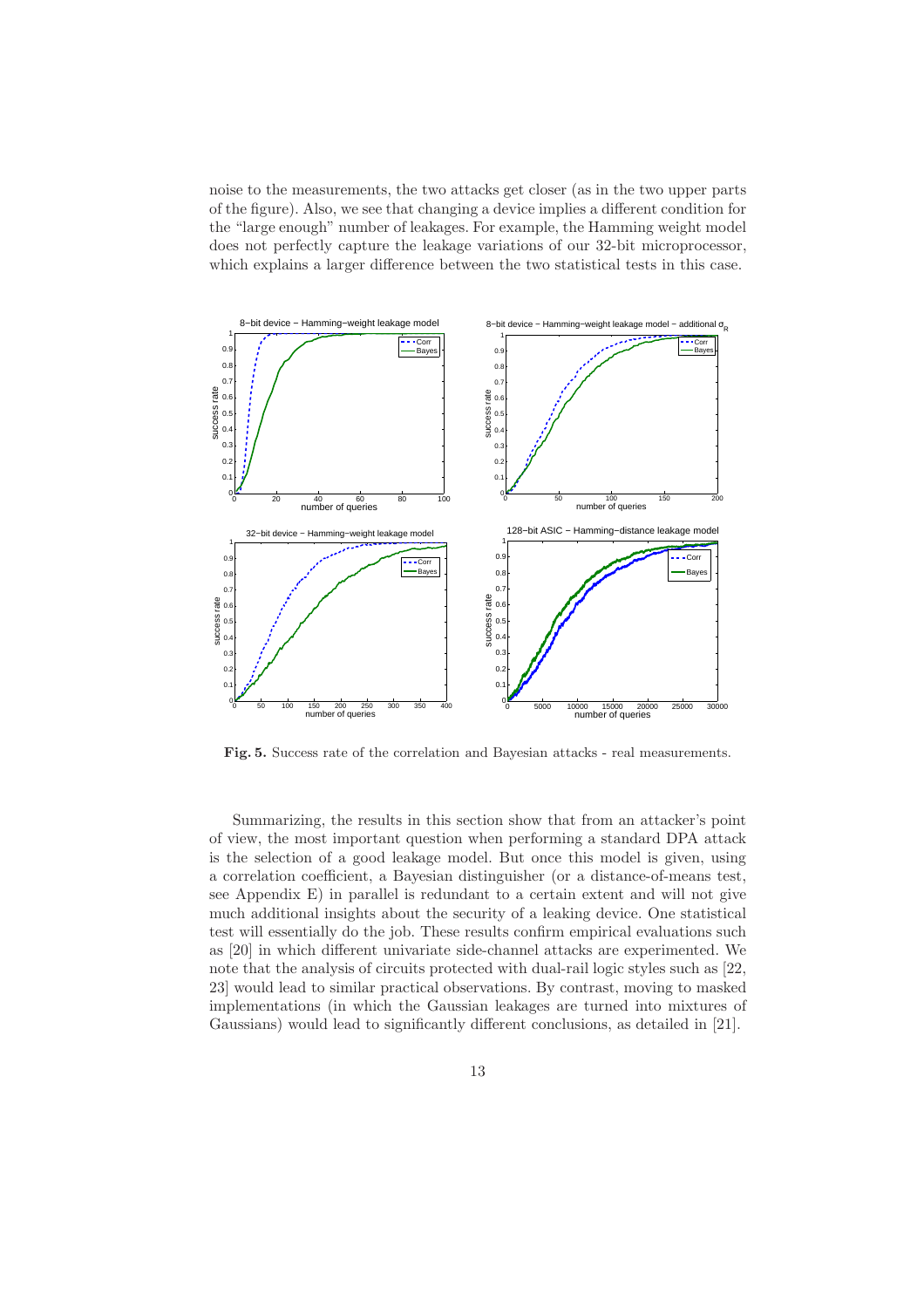### 5 Relation between correlation and mutual information

In [18], the mutual information is suggested as a metric to compare different leaking implementations. The intuition is that if two devices  $A$  and  $B$  run an algorithm  $E_k(x)$  and the same subkey is targeted by an adversary such that  $H[S|L_1]$ respectively equals  $h_A$ ,  $h_B$  for these devices and  $h_A > h_B$ , then the success rate of a Bayesian adversary in recovering this subkey should be higher for device B. It results from the observation that side-channel attacks generally require several queries to be successful, which allows the intuition "more entropy implies less success rate" to be experimented in practice. But although empirically confirmed by different applications, this relation between information theoretic and security metrics was only shown for a Bayesian adversary recovering a single-bit subkey in previous work. In this section, we investigate how the mutual information relates to the correlation coefficient used in standard DPA attacks. We show how this relation confirms the proofs of [18] in another specific realistic implementation scenario. For this purpose, we use the following theorem.

Theorem 4. The mutual information between two normally distributed random variables X, Y, with means  $\mu_X, \mu_Y$  and variances  $\sigma_X^2, \sigma_Y^2$  can be expressed as:

$$
I(X;Y) = -\frac{1}{2} \cdot \log_2 (1 - \rho(X,Y)^2)
$$
 (5)

The proof of this theorem is in Appendix F. We now discuss the extent to which it applies to standard DPA attacks. For this purpose, it is worth recalling the four main variables that we consider, namely the subkeys S, intermediate values  $V_q$ , models  $M_q$  and leakages  $L_q$ . Overall, the quantity we are interested in to evaluate a leaking device is  $H[S|L_q]$ . A first observation is that, assuming a bijective relation between S and  $V_q$ , we have  $H[S|L_1] = H[V_1|L_1]$ , as discussed in Section 3.2. Hence, we can identically evaluate the leaking device with these two quantities. Let us now assume that the adversary's model exactly corresponds to the leakages' deterministic part. Then, a second observation is that, because of the additive noise property, we have  $\rho(\mathbf{V}_q, \mathbf{L}_q) = \rho(\mathbf{V}_q, \mathbf{M}_q) \cdot \rho(\mathbf{M}_q, \mathbf{L}_q)$ . Similarly, we have for the conditional entropy:

$$
H[\mathbf{V}_1|\mathbf{L}_1] = H[\mathbf{V}_1|\mathbf{M}_1] + H[\mathbf{M}_1|\mathbf{L}_1]
$$
\n(6)

(see Appendix G). Eventually, if we additionally assume that the leakage's deterministic part and the models have a close to Gaussian distribution (i.e. our empirical assumption in the previous section), we can directly use Theorem 4 and approximate  $I(M_1; L_1)$  with  $-\frac{1}{2} \cdot \log_2(1 - \rho(M_q, L_q)^2)$  and  $H[V_1|M_1]$  (that does not depend on the actual measurements  $L_1$ ) separately. The additive law of Equation 6 can then be used to compute  $H[V_1|L_1]$ .

In practice, the quality of this approximation depends on how well the "close to Gaussian" assumption is respected. In order to confirm this assumption, we again simulated experiments with the example of Figure 1, assuming a Hamming weight leakage function. We considered both a Hamming weight and single-bit leakage model. The results are illustrated in Figure 6. In both cases, we see that: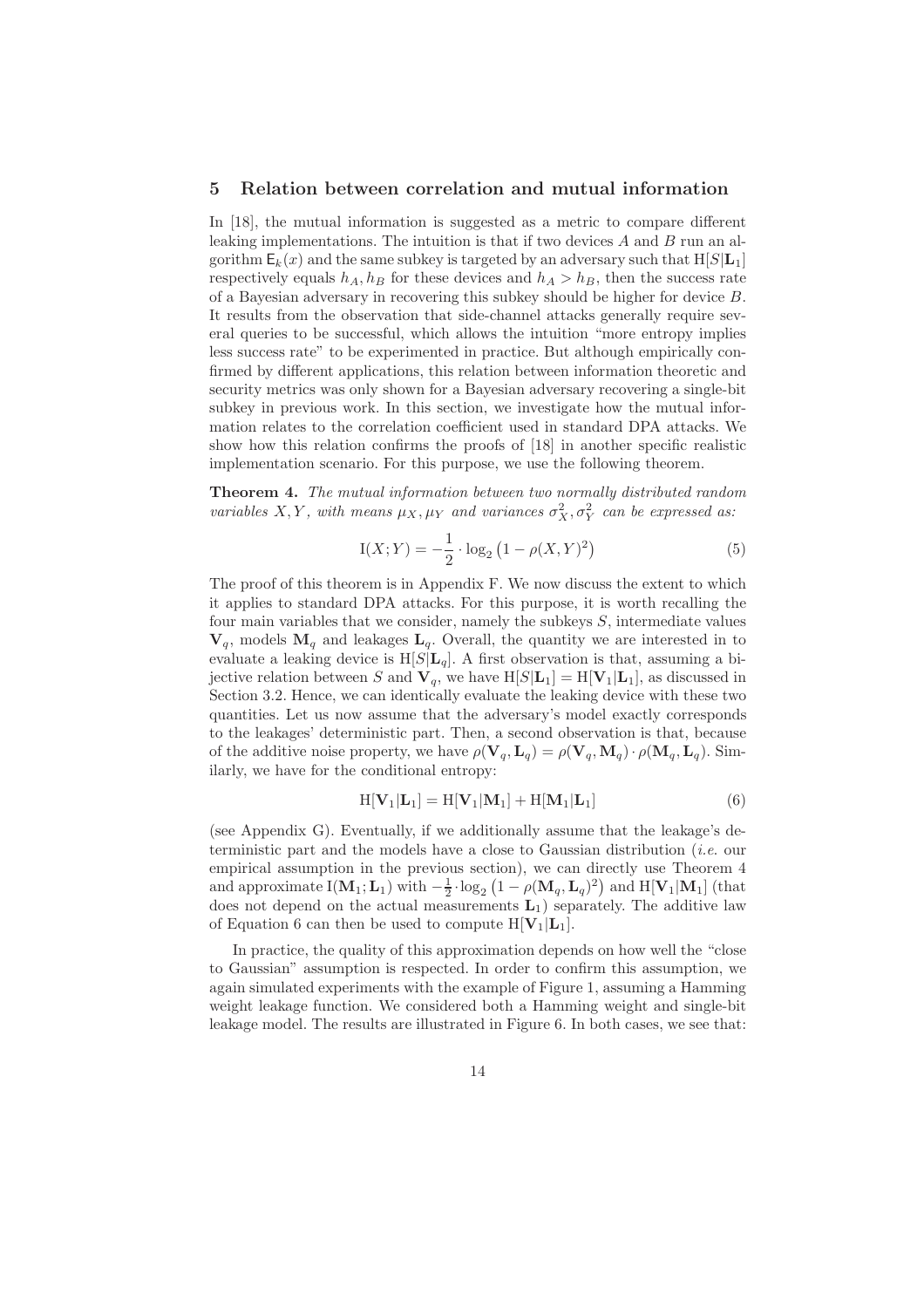- $H[V_1|M_1]$  is fixed and does not depend on the measurements  $L_1$ ,
- The mutual information I( $M_1; L_1$ ) varies from 0 and  $\approx 2.5$  (resp.  $\approx 0.1$ ) for the Hamming weight (resp. single-bit) leakage models
- The estimation of this mutual information with the correlation coefficient is good as long as the value of this coefficient is not too close to one (e.g. when the noise standard deviation is lower than 0.25 in the left part of Figure 6).

As already mentioned, none of the investigated models is Gaussian. But the Hamming weight leakage model follows a binomial distribution that reasonably approximates the normal distribution. And for the single-bit leakage model, the noise generated by the 7 other bits of the target intermediate values is sufficient for Theorem 4 to be observed in practice. In this respect, it is worth noting that the correlation never reaches one with the single-bit leakage model because even for low measurement noises, the algorithmic noise (made of 7 bits out of 8) is such that the maximum value for  $\rho(\mathbf{M}_q, \mathbf{L}_q)$  equals  $\sqrt{1/8} \approx 0.35$ .



Fig. 6. Estimation of the conditional entropy with a correlation coefficient.

Summarizing, Theorem 4 states that in the context of standard DPA attacks, when the leakages' deterministic parts and models are "close to Gaussian", both an information theoretic metric (such as the conditional entropy proposed in [18]) and the correlation coefficient previously used in the side-channel literature measure the extent to which a key dependent model captures the actual leakage variations. We note that this result also applies in the case of unperfect leakage models. But as discussed in [24], the adversary will then underestimate the information leakages. Again, the good selection (or profiling) of a leakage model is the main element to allow a proper evaluation of its leakages. We finally mention that, as for Theorem 3, it is important to avoid shortcuts in the application of Theorem 4. In particular, the "close to Gaussian assumption" applies reasonably well to standard DPA attacks. But it does not apply in advanced scenarios, e.g. when countermeasures such as masking are considered. Because of its genericity, the conditional entropy remains necessary in such contexts.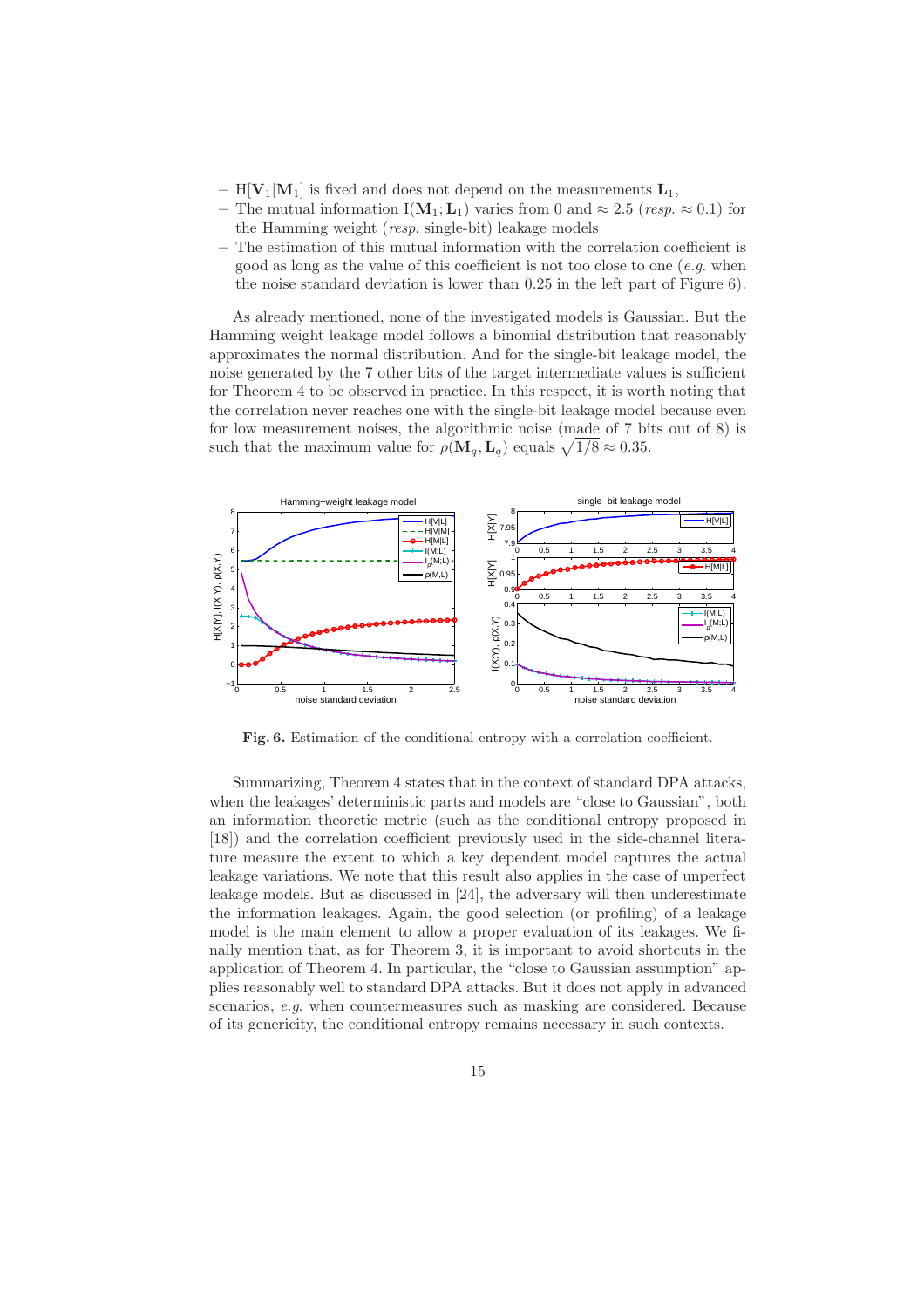## 6 Implications for practice and further research

Our results first imply that in a standard DPA scenario, the efficiency of attacks using the correlation coefficient and a Bayesian distinguisher is statistically close if both attacks use the same leakage model. An amusing consequence is that in this context, even Kocher's original single bit DPA is close to a single bit Bayesian attack that is usually assumed to be much more powerful. Consequently, our work provides a mathematical foundation for the observations made in the "DPA Contest" [8] and other empirical evaluations such as [20]. It explains that the small differences between the investigated distinguishers that are observed in practice are not due to the statistical tests but to statistical artifacts (which may nevertheless be significant in certain scenarios, e.g. if the number of queries to the target device is strictly limited). Further research could tackle the question of how these conclusions apply to distinguishers that we did not discuss, e.g. [9].

Our second conclusion is that the amount of information leaked by a cryptographic device measured with an information theoretic metric is connected to the correlation coefficient used in standard DPA attacks. Hence, under certain reasonable physical assumptions that we discuss in this paper, both metrics can be used as a figure of merit of the target devices with respect to these attacks. Connecting this result with the practical security analysis of [11], we can even relate these quantities to the security of the implementations (*i.e.* the number of traces required to recover the keys with high success rate). Recent work has shown that this conclusion does not generalize to higher-order attacks [21]. Further research could tackle more complex situations, combining implementations randomized with masking and advanced technologies in which leakage functions significantly deviate from traditional (Hamming weigh, distance, . . .) models.

Third, this paper shows that up to a certain extent, the evaluation of a leaking device can be done independently of the algorithms and keys that are targeted in side-channel attacks. With this respect, further research could investigate situations where the relation between the intermediate value from which information is extracted and the subkey that is to be recovered is not bijective, situations where the inputs are not uniformly generated, because of chosen plaintext leakage models or adaptively selected plaintexts in the attacks, or situations in which side-channel attacks are combined with advanced cryptanalysis tools.

Overall, the results discussed in this article are an important step towards a sound mathematical investigation of side-channel attacks. They are also of practical importance for developers and evaluators of cryptographic devices because they show that in the important scenario of standard DPA attacks, all distinguishers are equally efficient. Hence, testing does not always require to investigate all distinguishers exhaustively: it is sometimes sound to use "one distinguisher for all". Last, we hope that our work will provide a germ for further research and raise more fundamental questions in the field of side-channel analysis.

Acknowledgements. Elisabeth Oswald is supported in part by the EPSRC grant EP/F039638/1. François-Xavier Standaert is an associate researcher of the Belgian Fund for Scientific Research (FNRS - F.R.S.).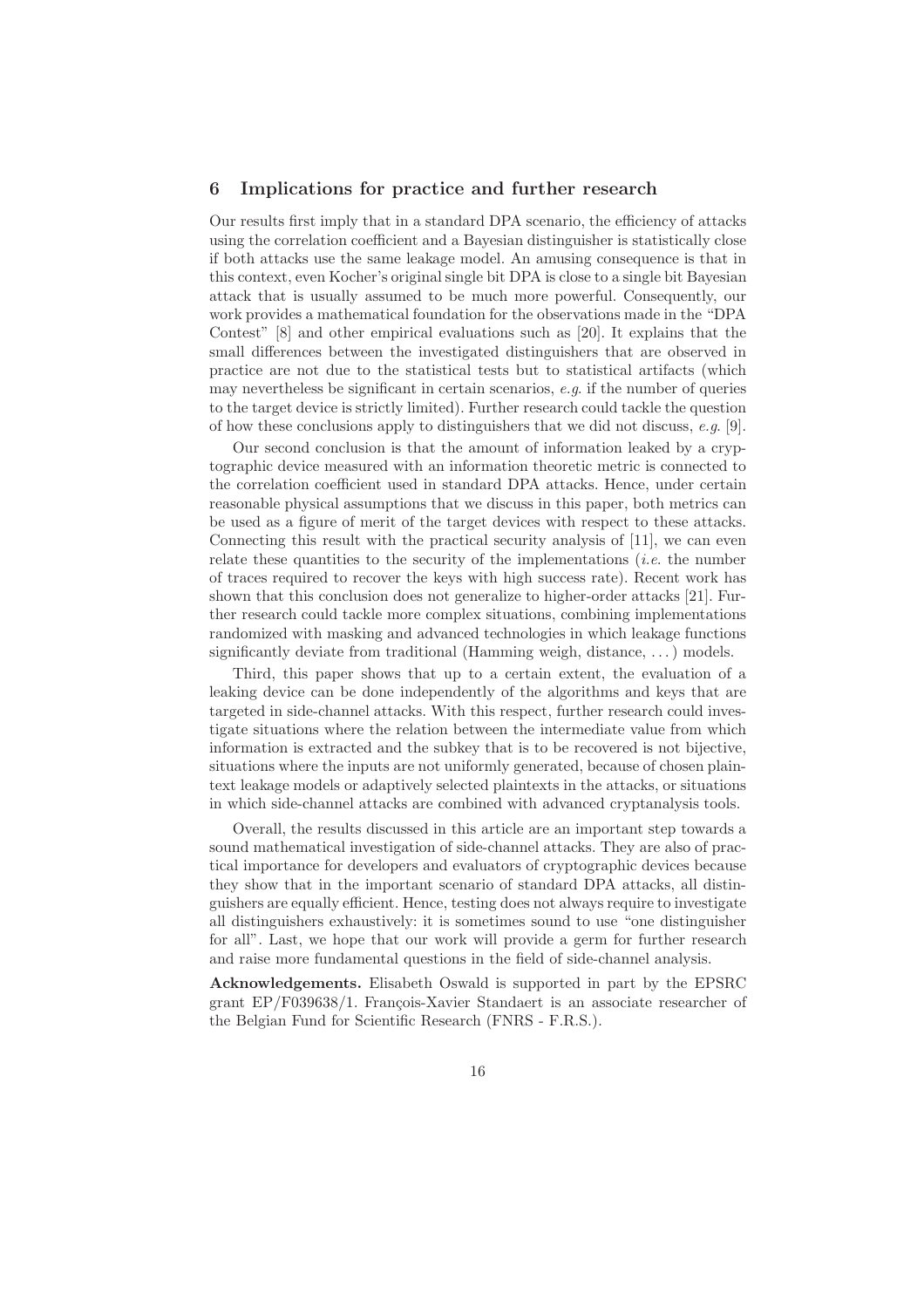## References

- 1. M.-L. Akkar, R. Bevan, P. Dischamp, D. Moyart, Power Analysis, What Is Now Possible..., in the proceedings of ASIACRYPT 2000, Lecture Notes in Computer Science, vol 1976, pp 489-502, Kyoto, Japan, December 2000.
- 2. E. Brier, C. Clavier, F. Olivier, Correlation Power Analysis with a Leakage Model, CHES 2004, LNCS, vol 3156, pp 16-29, Boston, MA, USA, August 2004.
- 3. S. Chari C.S. Jutla, J.R. Rao, P. Rohatgi, A note regarding evaluation of AES candidates on smart-cards, Second AES Candidate Conference, p. 133-147, 1999
- 4. S. Chari, C.S. Jutla, J.R. Rao, P. Rohatgi, Towards Sound Approaches to Counteract Power Analysis Attacks, in the proceedings of CRYPTO 1999, Lecture Notes in Computer Science, vol 1666, pp 398-412, Santa Barbara, CA, USA, August 1999.
- 5. S. Chari, J. Rao, P. Rohatgi, Template Attacks, CHES 2002, Lecture Notes in Computer Science, vol 2523, pp 13-28, CA, USA, August 2002.
- 6. C. Craig, On the Frequency Function of xy, Ann. Math. Statist., vol.7, p. 115, 1936
- 7. T. Cover, J. Thomas, Elements of Information Theory, Wiley Interscience, 2006.
- 8. DPA Contest, http://www.dpacontest.org
- 9. B. Gierlichs, L. Batina, P. Tuyls, B. Preneel, Mutual Information Analysis, CHES 2008, LNCS, vol 5154, pp 426-442, Washington DC, USA, 2008
- 10. P. C. Kocher, J. Jaffe, B. Jun, Differential Power Analysis, CRYPTO 1999, LNCS, vol 1666, pp 388-397, Santa Barbara, CA, USA, August 1999.
- 11. S. Mangard Hardware Countermeasures against DPA A Statistical Analysis of Their Effectiveness, in the proceedings of CT-RSA 2004, Lecture Notes in Computer Science, vol 2964, pp 222-235, San Francisco, CA, USA,Feburary 2004
- 12. S. Mangard, E. Oswald, T. Popp, Power Analysis Attacks, Springer, 2007.
- 13. S. Micali, L. Reyzin, Physically Observable Cryptography, TCC 2004, LNCS, vol 2951, pp 278-296, Cambridge, MA, USA, February 2004.
- 14. S. M. Ross, Introduction to Probability Theory and Statistics for Engineers and Scientists, Second Edition, Academic Press, ISBN: 0-12-598472-3
- 15. E. Prouff, DPA Attacks and S-Boxes, in the proceedings of FSE 2005, Lecture Notes in Computer Science, vol 3557, pp 424-441, Paris, France, Fevruary 2005.
- 16. W. Schindler, K. Lemke, C. Paar, A Stochastic Model for Differential Side-Channel Cryptanalysis, in the proceedings of CHES 2005, Lecture Notes in Computer Science, vol 3659, pp 30-46, Edinburgh, Scotland, September 2005.
- 17. N. P. Smart, D. Page, and E. Oswald, Randomised Representations, IET Information Security, June 2008, Volume 2, Issue 2, p. 19-27
- 18. F.-X. Standaert, T.G. Malkin, M. Yung, A Unified Framework for the Analysis of Side-Channel Key Recovery Attacks, in the proceedings of Eurocrypt 2009, LNCS, vol 5479, pp 443-461, Cologne, Germany, April 2009, extended version available on the Cryptology ePrint Archive, Report 2006/139.
- 19. F.-X. Standaert, E. Peeters, C. Archambeau, J.-J. Quisquater, Towards Security Limits in Side-Channel Attacks, in the proceedings of CHES 2006, Lecture Notes in Computer Science, vol 4249, pp. 30–45, Yokohama, Japan, October 2006.
- 20. F.-X. Standaert, B. Gierlichs, I. Verbauwhede, Partition vs. Comparison Side-Channel Distingsuishers: An Empirical Evaluation of Statistical Tests for Univariate Side-Channel Attacks, in the proceedings of ICISC 2008, LNCS, vol 5461, pp 253- 267, Seoul, Korea, December 2008.
- 21. F.-X. Standaert, N. Veyrat-Charvillon, E. Oswald, B. Gierlichs, M. Medwed, M. Kasper, S. Mangard, The World is Not Enough: Another Look on Second-Order DPA, in the proceedings of Asiacrypt 2010, Lecture Notes in Computer Science, vol 6477, pp 112-129, Singapore, December 2010.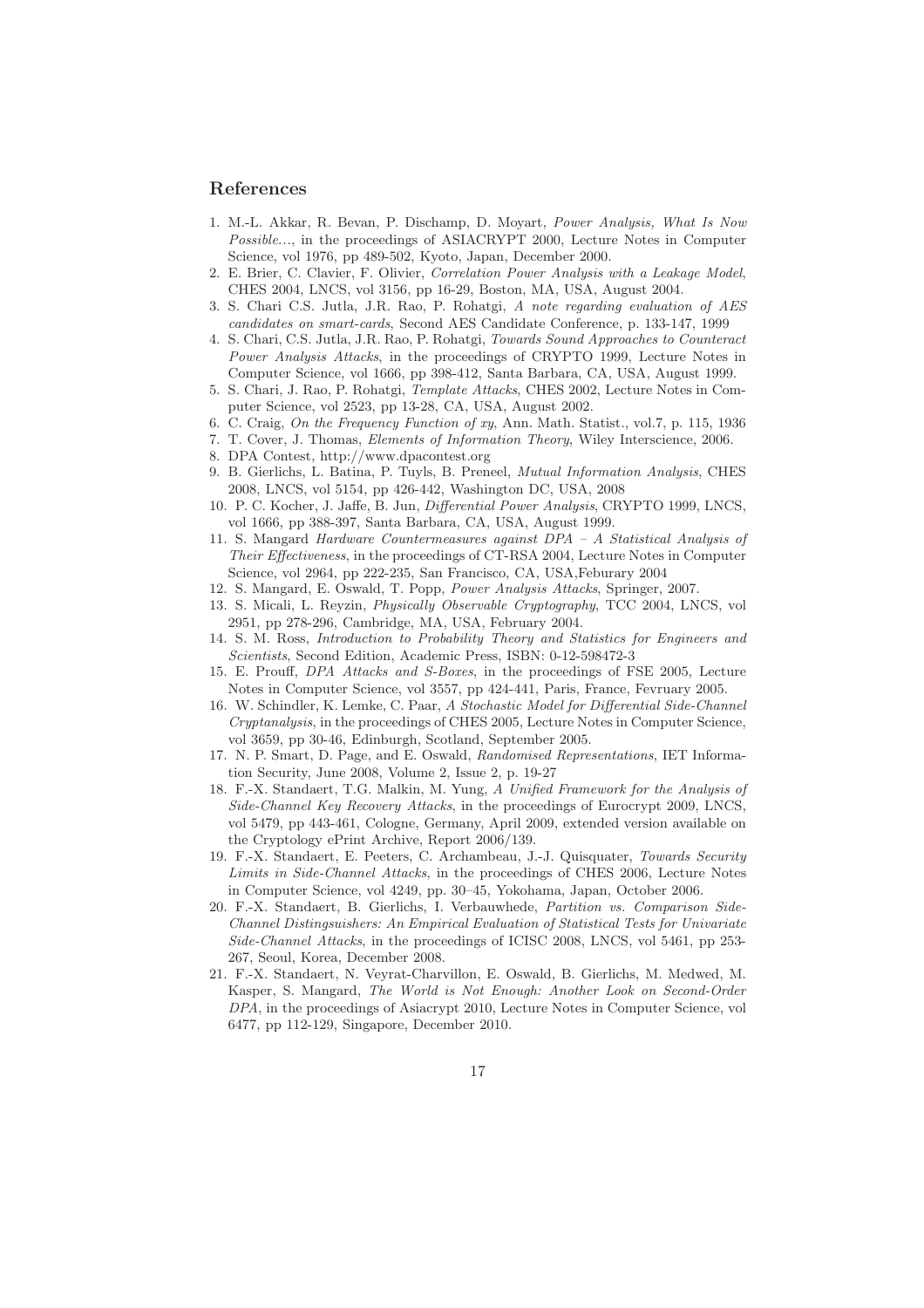- 22. K. Tiri, I. Verbauwhede, Securing Encryption Algorithms against DPA at the Logic Level: Next Generation Smart Card Technology, in the proceedings of CHES 2003, Lecture Notes in Computer Science, vol 2779, pp 125-136, Cologne; Germany, September 2003.
- 23. K. Tiri, I. Verbauwhede, A Logic Level Design Methodology for a Secure DPA Resistant ASIC or FPGA Implementation, in the proceedings of DATE 2004, pp 246-251, Paris, France, February 2004.
- 24. N. Veyrat-Charvillon, F.-X. Standaert, Mutual Information Analysis: How, When and Why?, in the proceedings of CHES 2009, Lecture Notes in Computer Science, vol 5747, pp 429-443, Lausanne, Switzerland, Spetember 2009.

# A Definition of the metrics

#### A.1 Security metric

We define the success rate of a side-channel adversary as follows. First, the adversary  $A_{E_K,L}$  is an algorithm with limited time complexity  $\tau$ , memory complexity m and queries q to the target implementation  $(E_K, L)$ . Its goal is to guess a subkey  $s = \gamma(k)$  with non negligible probability. For this purpose, we assume that the adversary  $A_{E_K,L}$  outputs a guess vector  $g = [g_1, g_2, \ldots, g_{|S|}]$  with the different subkey candidates sorted according to the attack result: the most likely candidate being  $g_1$ . A success rate of order 1 (*resp.* 2, ...) relates to the probability that the correct subkey is sorted first (*resp.* among the two first ones, ...) by the adversary. More formally, we define the experiment:

Experiment 
$$
\mathbf{Exp}_{A_{E_K,L}}^{sc-kr-o}
$$
  
\n $k \stackrel{R}{\leftarrow} \mathcal{K};$   
\n $s = \gamma(k);$   
\n $g \leftarrow A_{E_k,L};$   
\nif  $s \in [g_1, \ldots, g_o]$  then return 1;  
\nelse return 0;

The  $o^{\text{th}}$ -order success rate of the side-channel key recovery adversary  $A_{E_K,L}$ against a subkey variable  $S$  is straightforwardly defined as:

$$
\mathbf{Succ}_{\mathsf{A}_{\mathsf{E}_K,\mathsf{L}}^{\mathsf{SC-kr-o},\mathcal{S}}(\tau,m,q) = \Pr\left[\mathbf{Exp}_{\mathsf{A}_{\mathsf{E}_K,\mathsf{L}}^{\mathsf{SC-kr-o}}=1\right]
$$
(7)

We also define the success rate for a given subkey value  $s$  with the same experiment, where s is not picked up at random but fixed to an arbitrary value. Theorem 1 considers this second definition. Note also that [18] defines an alternative security metric (namely, the guessing entropy) that can be used to measure the efficiency of a side-channel adversary in a more flexible fashion: it measures the average position of the correct subkey candidate in the guess vector g.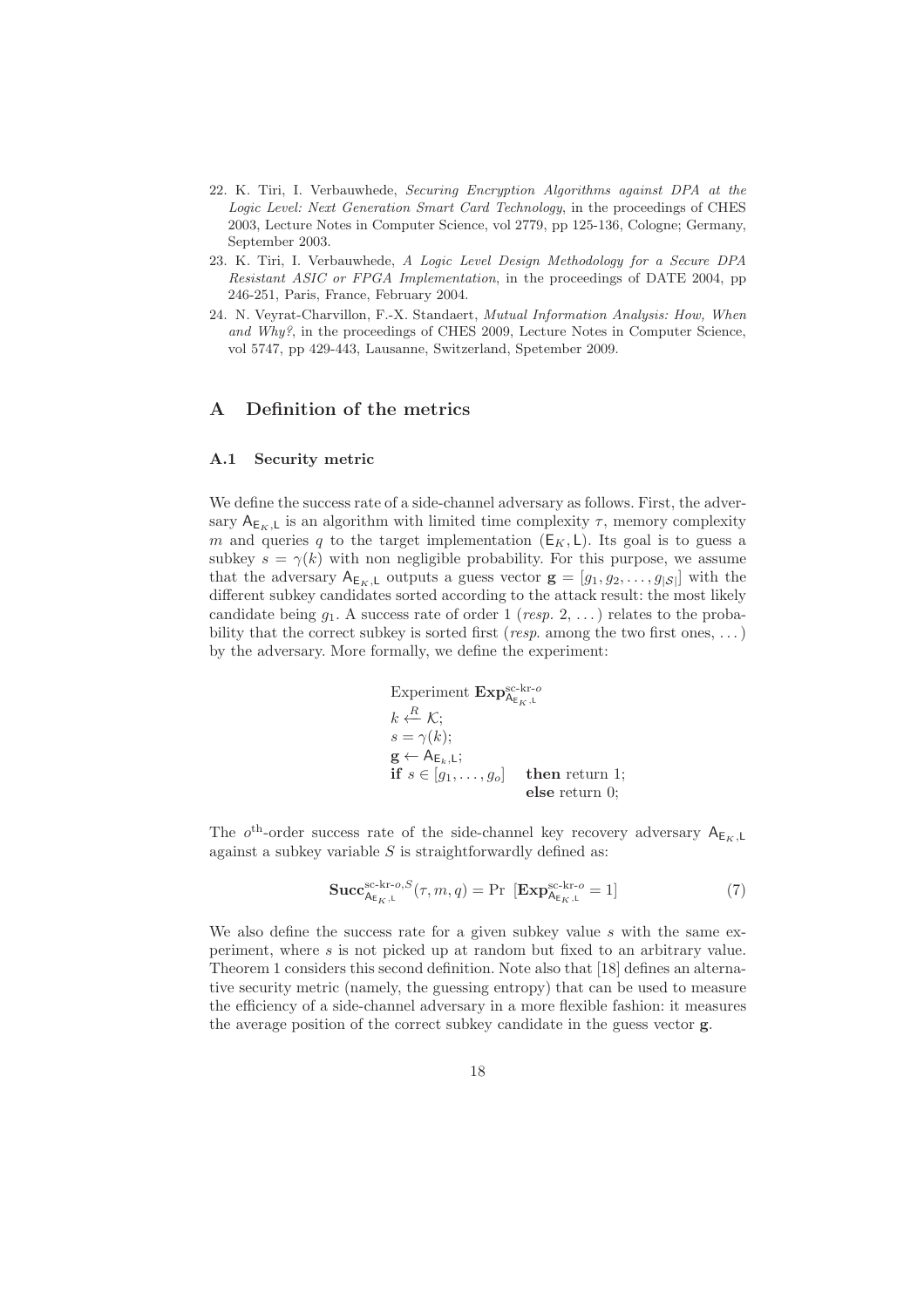#### A.2 Information theoretic metric

Using the notations of Section 2.1, let  $Pr[s|l_q]$  be the conditional probability of a subkey s given a leakage vector  $l_q$ . We first define a conditional entropy matrix:

$$
\mathbf{H}_{s,s^*}^q = -\sum_{\mathbf{l}_q} \Pr[\mathbf{l}_q|s] \cdot \log_2 \Pr[s^*|\mathbf{l}_q],
$$

where s and  $s^*$  denote the correct key and a candidate out of  $|S|$  possible ones in a side-channel attack. A conditional entropy matrix typically looks like:

$$
\mathbf{H}_{s,s^*}^q = \begin{pmatrix} h_{1,1} & h_{1,2} & \dots & h_{1,|\mathcal{S}|} \\ h_{2,2} & h_{2,2} & \dots & h_{2,|\mathcal{S}|} \\ \dots & \dots & \dots & \dots \\ h_{|\mathcal{S}|,1} & h_{|\mathcal{S}|,2} & \dots & h_{|\mathcal{S}|,|\mathcal{S}|} \end{pmatrix}
$$

For each line of the matrix, we denote the diagonal element  $h_{s,s}$  as the residual entropy of a key s. Then, we define Shannon's conditional entropy:

$$
H[S|L_q] = -\sum_{s} Pr[s] \sum_{l_q} Pr[l_q|s] \cdot \log_2 Pr[s|l_q] = E_{s} H_{s,s}^q
$$
 (8)

# B Proof sketch of Theorem 1

Proof sketch. We only give an argument of independence for a Bayesian adversary and assuming an EIS proposerty with  $\phi(x_i, s)$  a group operation. A similar argument can be used for correlation attacks, distance-of-means tests and other functions  $\phi$ . Let us pick two subkeys s and s' and show that the conditional probabilities  $Pr[s|\mathbf{L}_q]$  and  $Pr[s'|\mathbf{L}_q]$  are equal. In practice, the leakages  $\mathbf{L}_q$  are generated by a sequence of plaintexts  $\mathbf{X}_q$ . Because of the EIS property with  $\phi$ a group operation, we have that  $\forall x_i \in \mathcal{X}$ , there is only one  $x'_i \in \mathcal{X}$  such that  $\phi(x_i, s) = \phi(x'_i, s')$  and for this  $x'_i$ , we have that  $\mathsf{L}(x_i, s) = \mathsf{L}(x'_i, s')$ . Hence, from each sequence of plaintexts  $x_q$  that is used to identify s, one can build a corresponding sequence  $\mathbf{x}'_q$  to identify s' such that the leakage function outputs corresponding to  $(s, \mathbf{x}_q)$  and  $(s', \mathbf{x}'_q)$  are identical and the number of different sequences equals  $|\mathcal{X}|^q$  for both  $\mathbf{x}_q$  and  $\mathbf{x}'_q$ . Let finally  $\mathbf{L}'_q$  be the corresponding random leakage vector. Since the plaintext vectors  $x_q$  are uniformly distributed, we have that  $Pr[s|\mathbf{L}_q] = Pr[s'|\mathbf{L}'_q] = Pr[s'|\mathbf{L}_q]$ . And since the same equalities holds for any pair of correct key candidates  $(s, s')$  or incorrect pair of key candidates  $(s^*, s'^*)$  we directly have the claimed key independence.

## C Key-dependent attack with non uniform plaintexts

Let us consider Figure 1 with the 8-bit S-box of the AES Rijndael and a Hamming weight leakage model without noise. Say that an adversary can only observe 2 plaintexts out of the 256 possible ones. Then, we can find a subkey value  $s_1$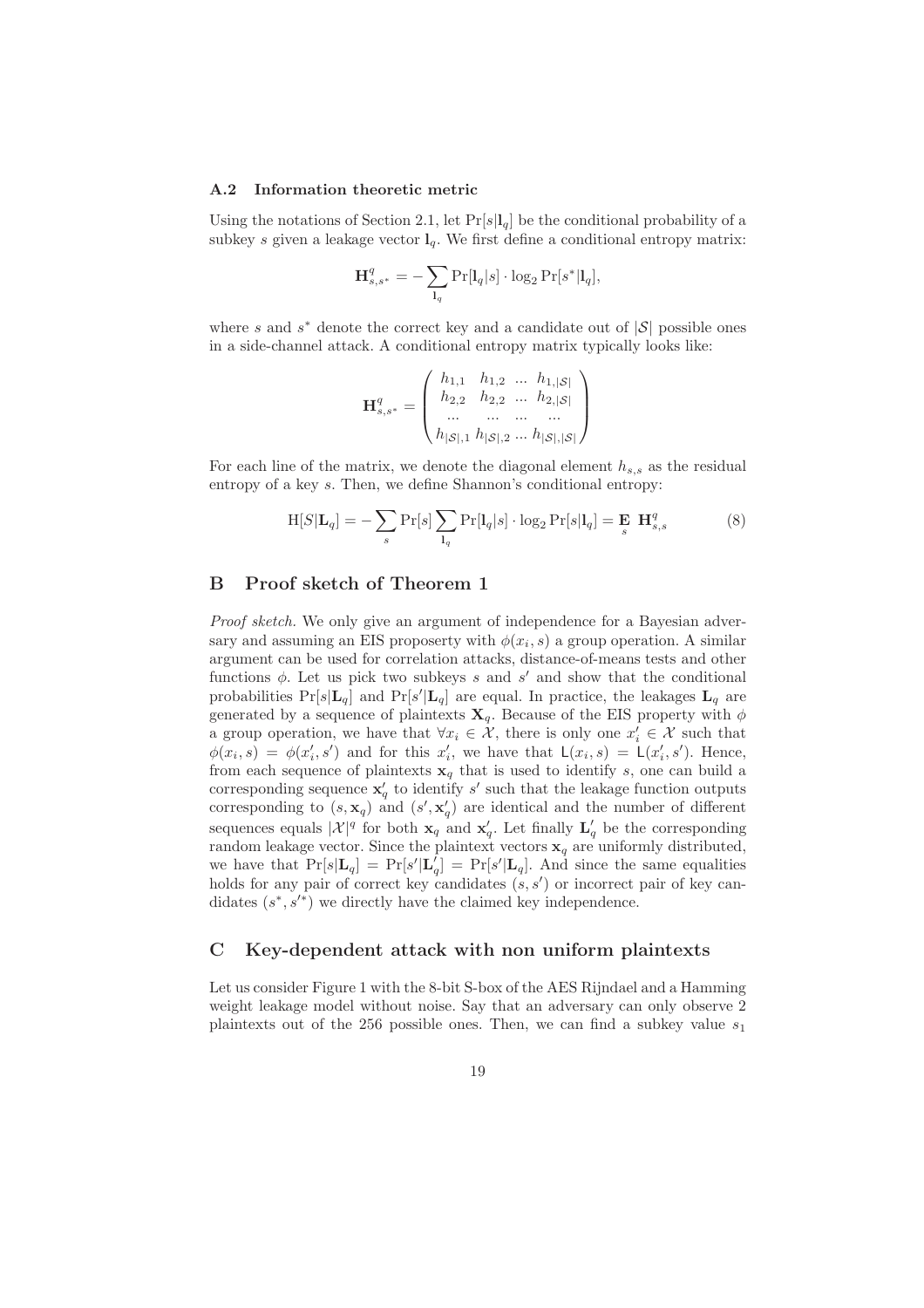for which one of these two plaintexts leads to  $z_i = 0$  or  $z_i = 255$ . Hence, this subkey can be recovered with probability one during the attack (since Hamming weights 0 and 8 exactly identify the S-box output  $z_i$ ). But we can also find a subkey value  $s_2$  for which these two plaintexts lead to different  $z_i$  values such that when performing the attack,  $s_2$  remains undistinguishable from a few other subkey candidates. Hence, the success rates against  $s_1$  and  $s_2$  are different.

## D Simplification of Bayes and correlation

A correlation attack selects the subkey based on (1), which we rewrite as follows.

$$
\begin{aligned} \tilde{s} &= \operatorname*{argmax}_{s^*} \frac{\hat{\mathbf{E}}(\mathbf{L}_q \cdot \mathbf{M}_q^{s^*}) - \hat{\mathbf{E}}(\mathbf{L}_q) \cdot \hat{\mathbf{E}}(\mathbf{M}_q^{s^*})}{\hat{\sigma}(\mathbf{L}_q) \cdot \hat{\sigma}(\mathbf{M}_q^{s^*})} \\ &= \operatorname*{argmax}_{s^*} \frac{\hat{\mathbf{E}}(\mathbf{L}_q \cdot \mathbf{M}_q^{s^*}) - \hat{\mathbf{E}}(\mathbf{L}_q) \cdot \hat{\mathbf{E}}(\mathbf{M}_q^{s^*})}{\hat{\sigma}(\mathbf{M}_q^{s^*})} \\ &= \operatorname*{argmax}_{s^*} \frac{\hat{\mathbf{E}}(\mathbf{L}_q \cdot \mathbf{M}_q^{s^*}) - \hat{\mathbf{E}}(\mathbf{L}_q) \cdot \hat{\mathbf{E}}(\mathbf{M}_q^{s^*})}{\hat{\mathbf{E}}\left(\left(\mathbf{M}_q^{s^*}\right)^2\right) - \left(\hat{\mathbf{E}}(\mathbf{M}_q^{s^*})\right)^2} \end{aligned}
$$

A Bayesian attack selects the subkey based on (2), which we rewrite as follows.

$$
\tilde{s} = \underset{s^*}{\operatorname{argmax}} \prod_{i=1}^q \frac{1}{\sqrt{2 \cdot \pi} \cdot \sigma_L} \cdot \exp\left(-\frac{1}{2} \cdot \left(\frac{l_i - m_i^{s^*}}{\sigma_L}\right)^2\right)
$$
\n
$$
= \underset{s^*}{\operatorname{argmin}} \sum_{i=1}^q \left(\frac{l_i - m_i^{s^*}}{\sigma_L}\right)^2
$$
\n
$$
= \underset{s^*}{\operatorname{argmin}} \sum_{i=1}^q l_i^2 + (m_i^{s^*})^2 - 2 \cdot l_i \cdot m_i^{s^*}
$$
\n
$$
= \underset{s^*}{\operatorname{argmin}} \hat{\mathbf{E}}\left((\mathbf{L}_q)^2\right) - 2 \cdot \hat{\mathbf{E}}(\mathbf{L}_q \cdot \mathbf{M}_q^{s^*}) + \hat{\mathbf{E}}\left((\mathbf{M}_q^{s^*})^2\right)
$$
\n
$$
= \underset{s^*}{\operatorname{argmax}} 2 \cdot \hat{\mathbf{E}}(\mathbf{L}_q \cdot \mathbf{M}_q^{s^*}) - \hat{\mathbf{E}}\left((\mathbf{M}_q^{s^*})^2\right)
$$
\n
$$
= \underset{s^*}{\operatorname{argmax}} \frac{\hat{\mathbf{E}}(\mathbf{L}_q \cdot \mathbf{M}_q^{s^*})}{\hat{\mathbf{E}}\left((\mathbf{M}_q^{s^*})^2\right)} - 1
$$
\n
$$
= \underset{s^*}{\operatorname{argmax}} \frac{\hat{\mathbf{E}}(\mathbf{L}_q \cdot \mathbf{M}_q^{s^*})}{\hat{\mathbf{E}}\left((\mathbf{M}_q^{s^*})^2\right)}
$$

Notes. The simplification of Bayes and relation to the correlation coefficient strongly relates to the Gaussian assumption of the leakage samples. Also, the leakage standard deviation term  $\hat{\sigma}(\mathbf{L}_q)$  in a correlation attack, although asymptotically independent of the subkey candidates, can have an impact in attacks where several leakage samples (potentially having different standard deviations) have to be tested in parallel, e.g. in order to detect ghost peaks [2].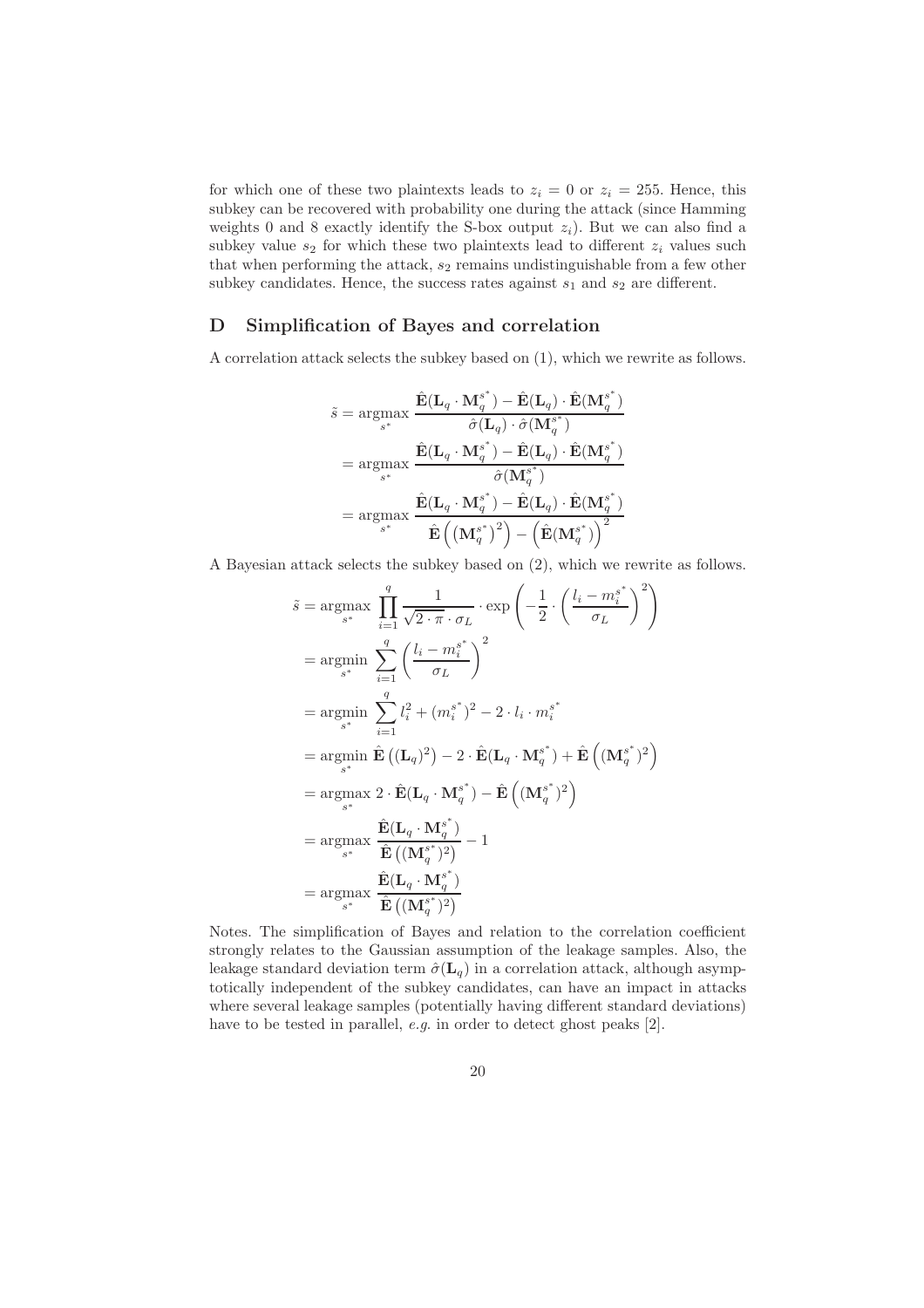## E Connection with Kocher's original DPA attack

The original DPA attack, as it has been presented by Kocher et al. in [10] assumes a binary leakage model. Using our notation this means that  $m_i^{s^*} \in [0,1]$ . In the attack the adversary selects his key candidate as:

$$
\tilde{s} = \underset{s^*}{\text{argmax}} \frac{1}{q_1^{s^*}} \sum_{i=1}^q l_i \cdot m_i^{s^*} - \frac{1}{1 - q_1^{s^*}} \sum_{i=1}^q l_i \cdot (1 - m_i^{s^*}),
$$

where  $q_1^{s^*} = \sum_{i=1}^q m_i^{s^*}$  $i<sup>s</sup>$ . This classical definition can be rewritten as follows:

$$
\tilde{s} = \underset{s^*}{\text{argmax}} \ \sum_{i=1}^q l_i \cdot \left( \frac{{m_i^s}^*}{q_1^{s^*}} - \frac{1 - {m_i^s}^*}{q - q_1^{s^*}} \right) = \frac{1}{q} \sum_{i=1}^q l_i \cdot \tilde{m}_i^{s^*},
$$

where  $\tilde{m}_i^{s^*} = m_i^{s^*}$  $s^* \frac{q}{q_1} + (m_i^{s^*} - 1) \cdot \frac{q}{q - q_1}$  and therefore  $\tilde{m}_i^{s^*} \in [-\frac{q}{q - q_1}, \frac{q}{q_1}]$ . These two values equal the probabilities that  $m_i^{s^*}$  $i<sup>s</sup>$  is zero or one, respectively. In case of a correlation attack, the adversary selects the key according Equation (1). The correlation between two random variables is invariant under linear transformations of the variables and hence  $\hat{\rho}(\mathbf{l}_q, \mathbf{m}_q^{s^*})$  $\hat{\rho}^{(s^*)}_{q} = \hat{\rho}(\mathbf{l}_q, \tilde{\mathbf{m}}_q^{s^*})$  $_q^s$ ). Using almost exactly the same proof as in case of Theorem 3 we therefore have that the difference of success rate between the original DPA attack and the correlation attack is a monotonously decreasing function of  $\sigma_R^2$ . Thanks to Theorem 3 this also holds for the difference between a Bayesian attack and the original DPA attack.

# F Proof of Theorem 4

From [7], we write the joint entropy of a multivariate gaussian distribution as:

$$
H(X_1, ..., X_n) = \frac{1}{2} \cdot \log_2 ((2\pi e)^n \cdot |C|),
$$
\n(9)

where  $|C|$  is the covariance matrix corresponding to  $(X_1, \ldots, X_n)$ . Considering a bivariate distribution  $(X, Y)$ , it yields (we use  $\rho(X, Y) = \rho$  for short):

$$
C = \begin{pmatrix} \sigma_X^2 & \rho \cdot \sigma_X \sigma_Y \\ \rho \cdot \sigma_Y \sigma_X & \sigma_Y^2 \end{pmatrix}
$$

Add filling this covariance matrix in (9), we directly find:

$$
I(X;Y) = H(X) + H(Y) - H(X,Y)
$$
  
=  $\frac{1}{2} \cdot \log_2(2\pi e \cdot \sigma_X^2) + \frac{1}{2} \cdot \log_2(2\pi e \cdot \sigma_Y^2)$   
 $-\frac{1}{2} \log_2 ((2\pi e)^2 \cdot (\sigma_X^2 \sigma_Y^2 - \rho^2 \sigma_X^2 \sigma_Y^2))$   
=  $-\frac{1}{2} \cdot \log_2(1 - \rho^2)$